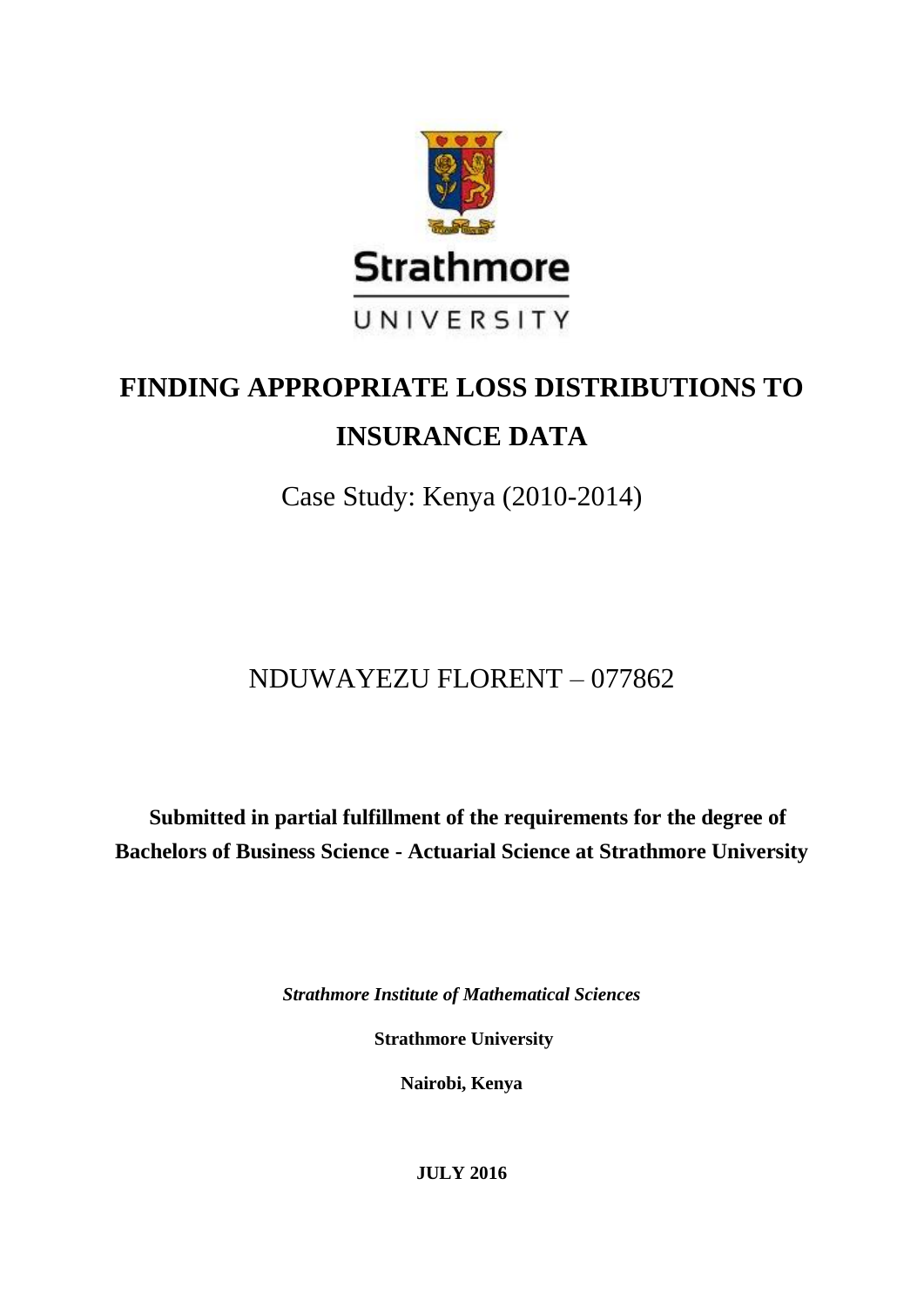## <span id="page-1-0"></span>DECLARATION

I declare that this work has not been previously submitted and approved for the award of a degree by this or any other University. To the best of my knowledge and belief, the Research Proposal contains no material previously published or written by another person except where due reference is made in the Research Proposal itself.

© No part of this Research Proposal may be reproduced without the permission of the author and Strathmore University.

## *Nduwayezu Florent*

……………................................................. [*Signature*] ……………................................................ [*Date*]

This Research Proposal has been submitted for examination with my approval as the Supervisor.

## *John Ocheche*

……………................................................. [*Signature*]

……………................................................ [*Date*]

School of Finance and Applied Economics

Strathmore University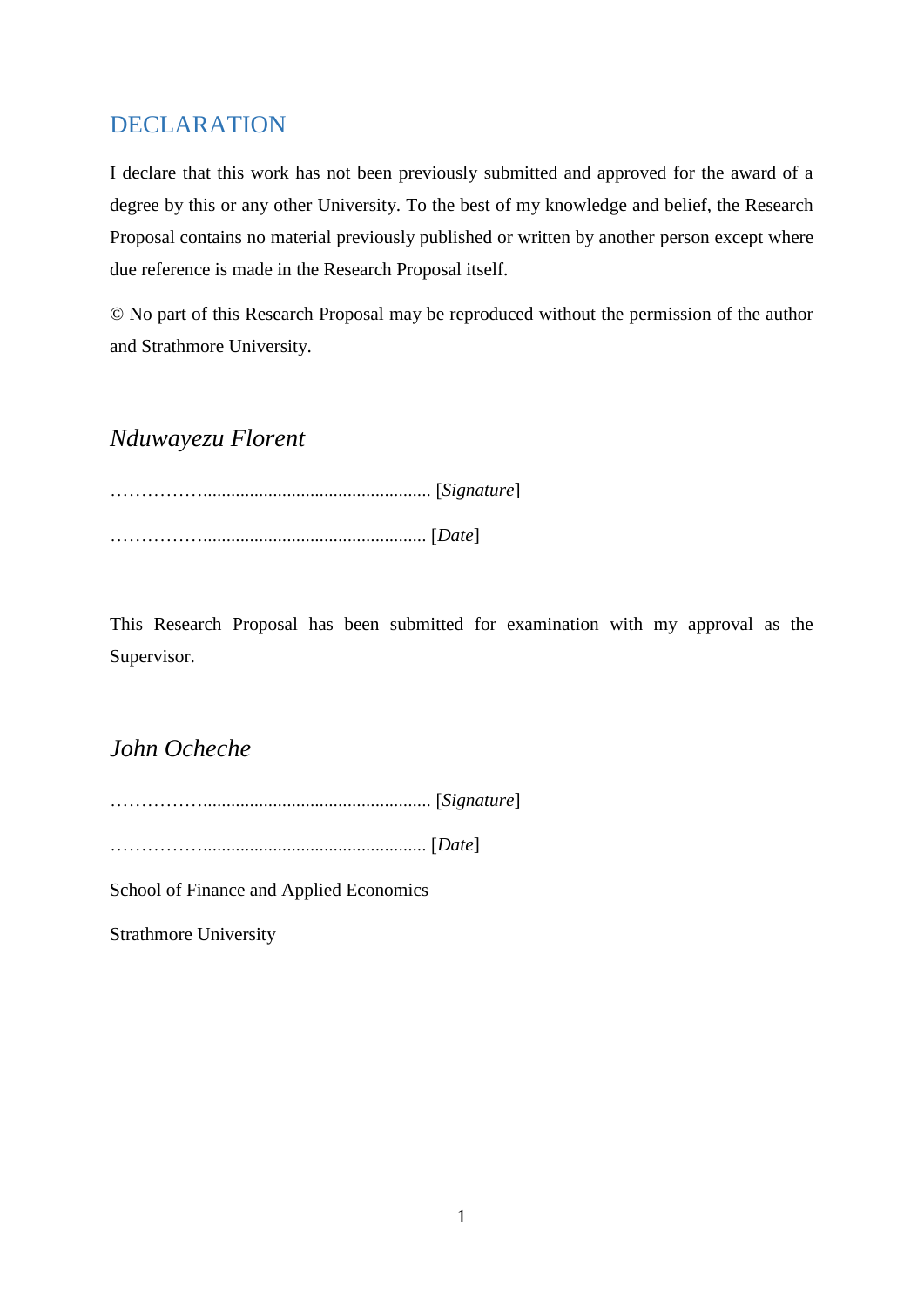## <span id="page-2-0"></span>ACKNOWLEDGEMENT

I would like to thank God for the favour, strength and ability to do this research study. I extend my sincere gratitude to the family, especially my parents, and friends who have encouraged me to do this study.

To my supervisor, John Ocheche, I highly appreciate your patience, guidance, time and effort you have put in to help me through this research project from the start. Thank you.

Finally, to the School of Finance and Applied Economics, gratitude for having me as your student.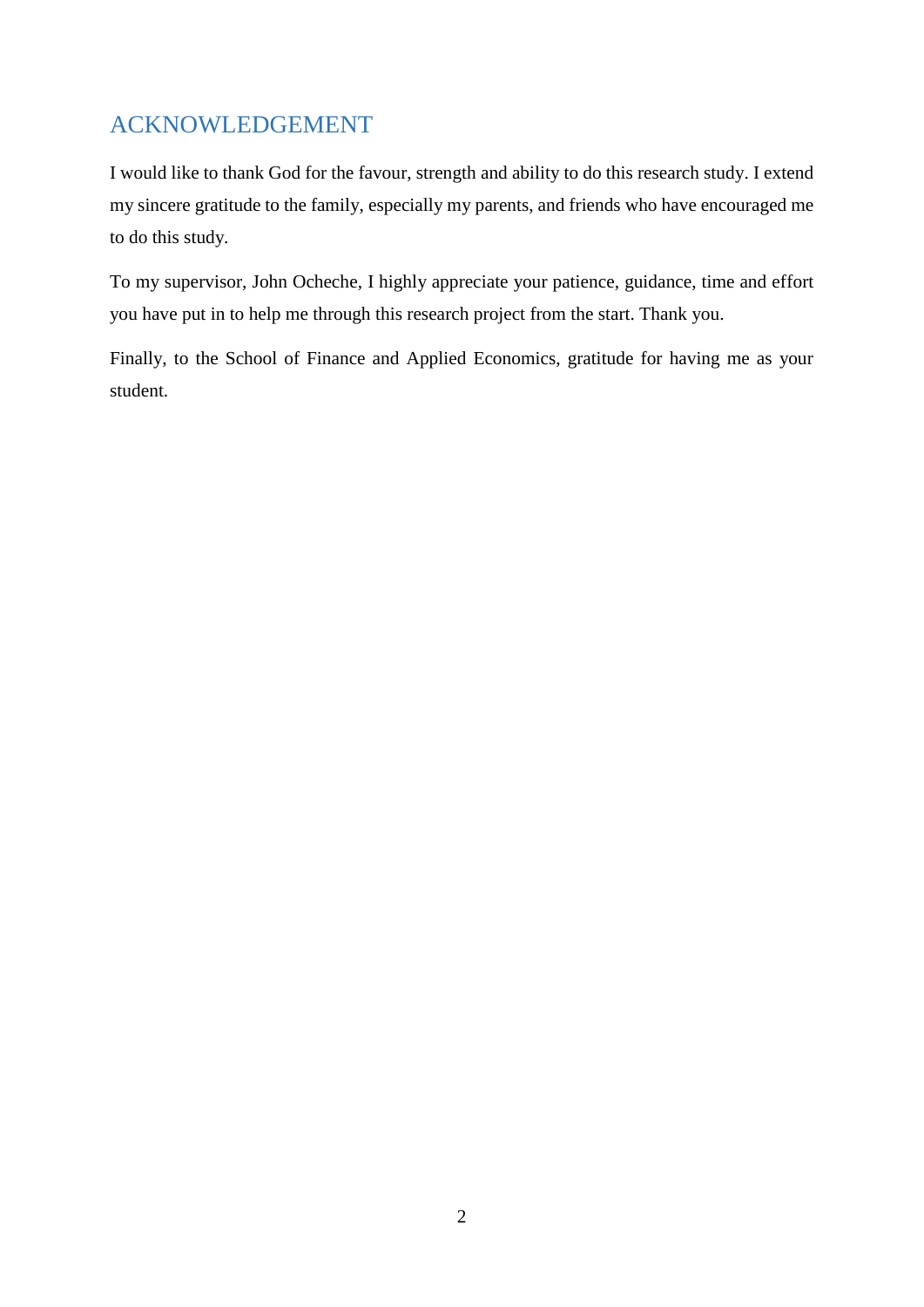## <span id="page-3-0"></span>**CONTENTS**

| 1.1.       |
|------------|
| 1.2.       |
| 1.3.       |
| 1.4.       |
| 1.5.       |
|            |
| 2.1.       |
| 2.2.       |
| 2.3.       |
| 2.3.1.     |
| 2.3.2.     |
|            |
| $\Omega$ . |
| 3.1.       |
| 3.2.       |
| 3.3.       |
|            |
|            |
|            |
|            |
|            |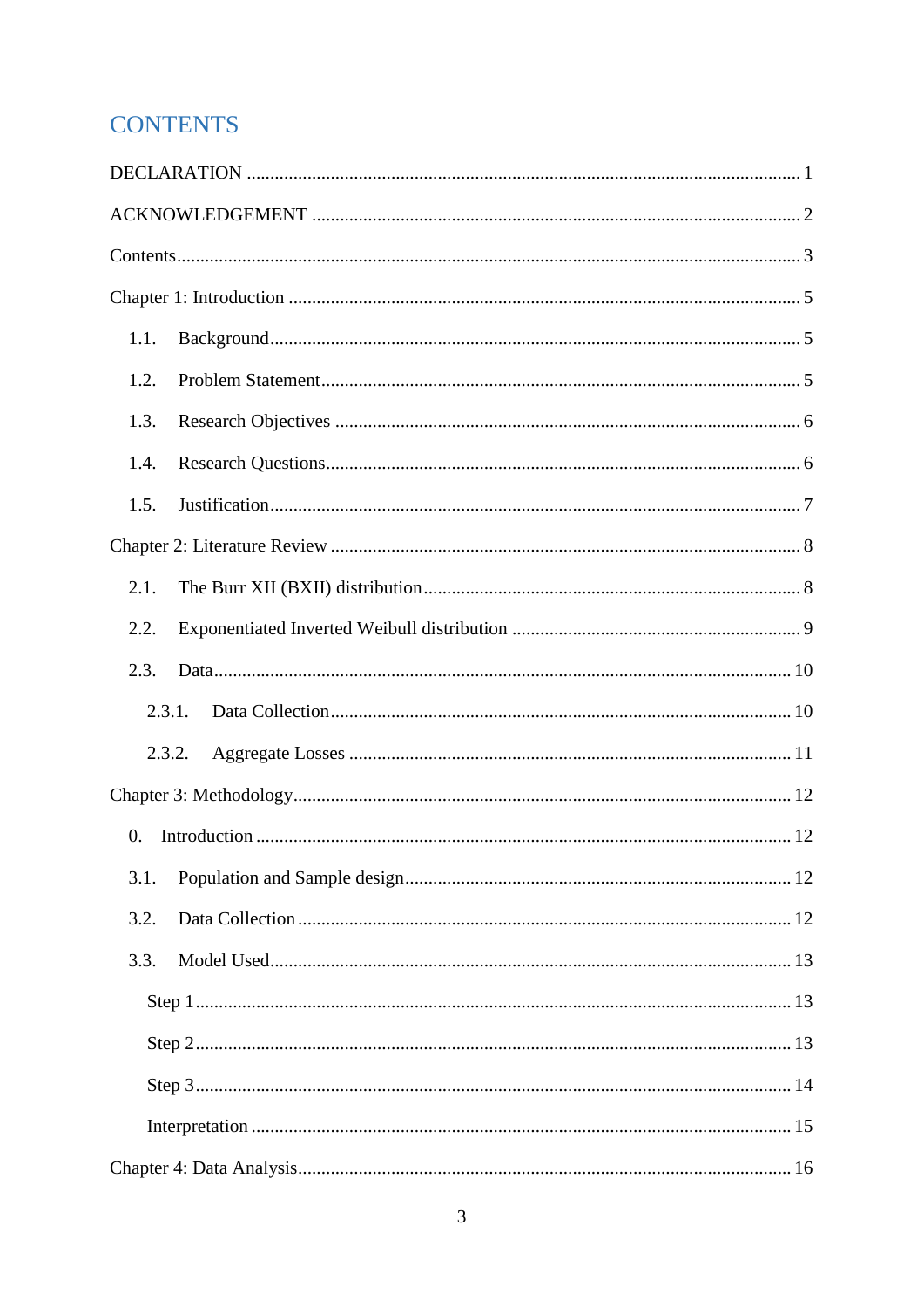<span id="page-4-0"></span>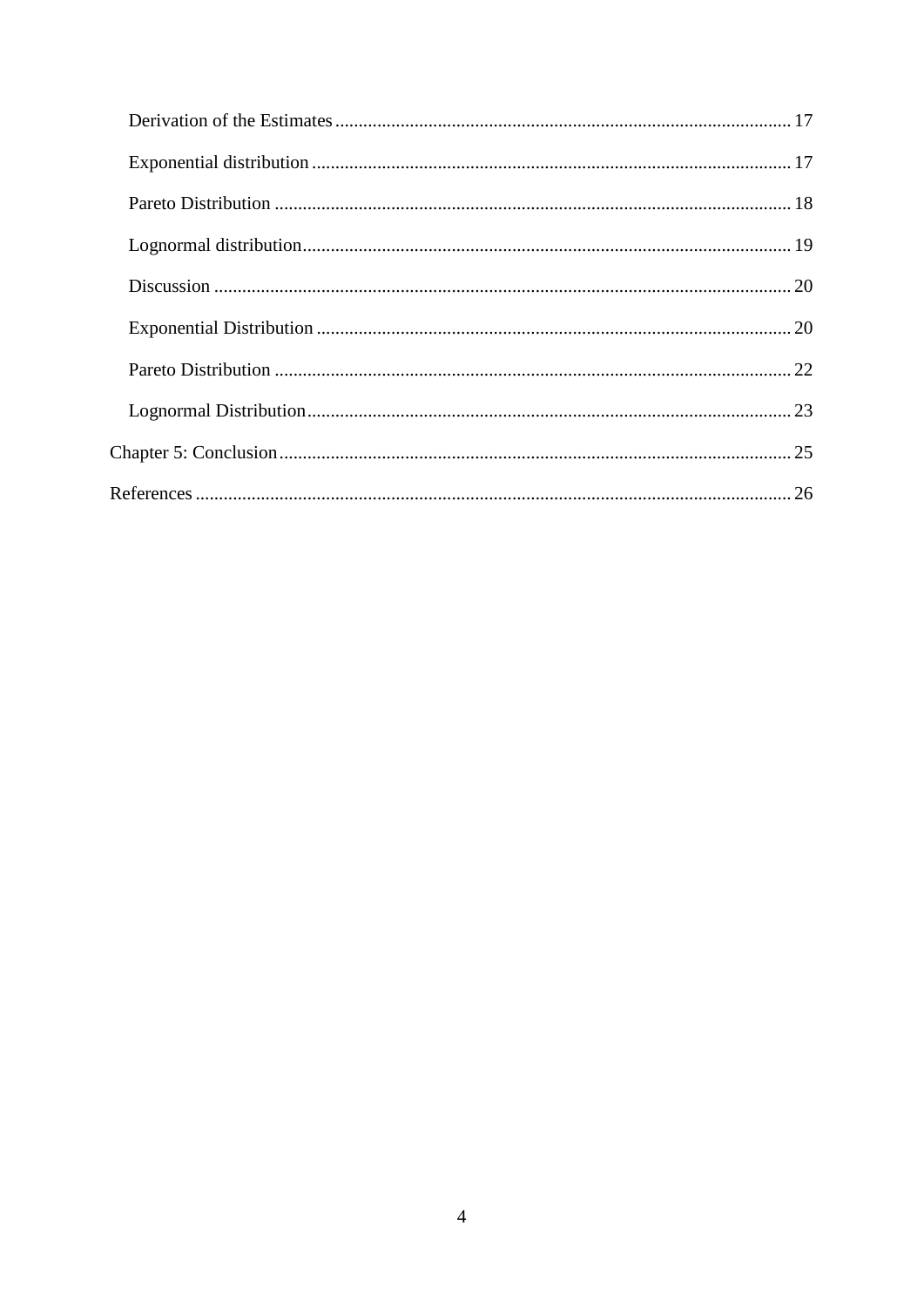## CHAPTER 1: INTRODUCTION

## <span id="page-5-0"></span>1.1. Background

In the insurance industry, specific probability distributions are used to model the individual claims arising from the policies that the insurance company has issued: These are referred to as loss distributions (Achieng, 2010).

Obtaining the total amount of claims for a specific period is a vital part of the daily work of insurance companies. This will help in various ways the management in running the company (Jouravlev, 2009). For instance, the insurance company will be able to calculate the premium for a type of policy by the use of the claim experience. Moreover, it will be able to reserve a certain amount of money to cover the cost of future claims. Premium computation and Reserving are not the only reasons for which loss distributions are needed. Loss distributions are also utilised in reviewing reinsurance arrangements and also in testing for solvency. This explicitly highlights the importance of loss distribution in the insurance industry.

This paper therefore aims to determine the most suitable loss distributions for various sort of insurance contracts being general or life insurance in the Kenyan market industry. The following distributions will be compared: the exponential distribution, the Pareto distribution, the Generalised Pareto distribution, the lognormal distribution, the Weibull distribution & the Burr distribution. We will see how these distributions can be tailored in order to suit the observed data. Afterwards, a test of goodness-of-fit will be used to determine the level of robustness of the distribution in fitting the given data. The loss distributions will also be used in order the probabilities of future events happening.

## <span id="page-5-1"></span>1.2. Problem Statement

For different types of insurance policies, specific distributions are commonly used to model data corresponding to the given data available. For instance, for fire insurance, discrete distributions such as the Poisson and the Negative Binomial distributions are preferred due to their believed suitability to that type of data. (Boadi et al., 2015). For other types of insurance policies, such as motor insurance, considered as a highly risky type of insurance, requires thoughtful measures in order to handle them (IRA, 2013). According to Achieng (2010), claims arising from this type of insurance can be modelled using a lognormal distribution given that it suits better the claims than any other distribution. Additionally, there are other applications of loss distributions in other insurance sectors such as health insurance. In fact, Paranaiba et al.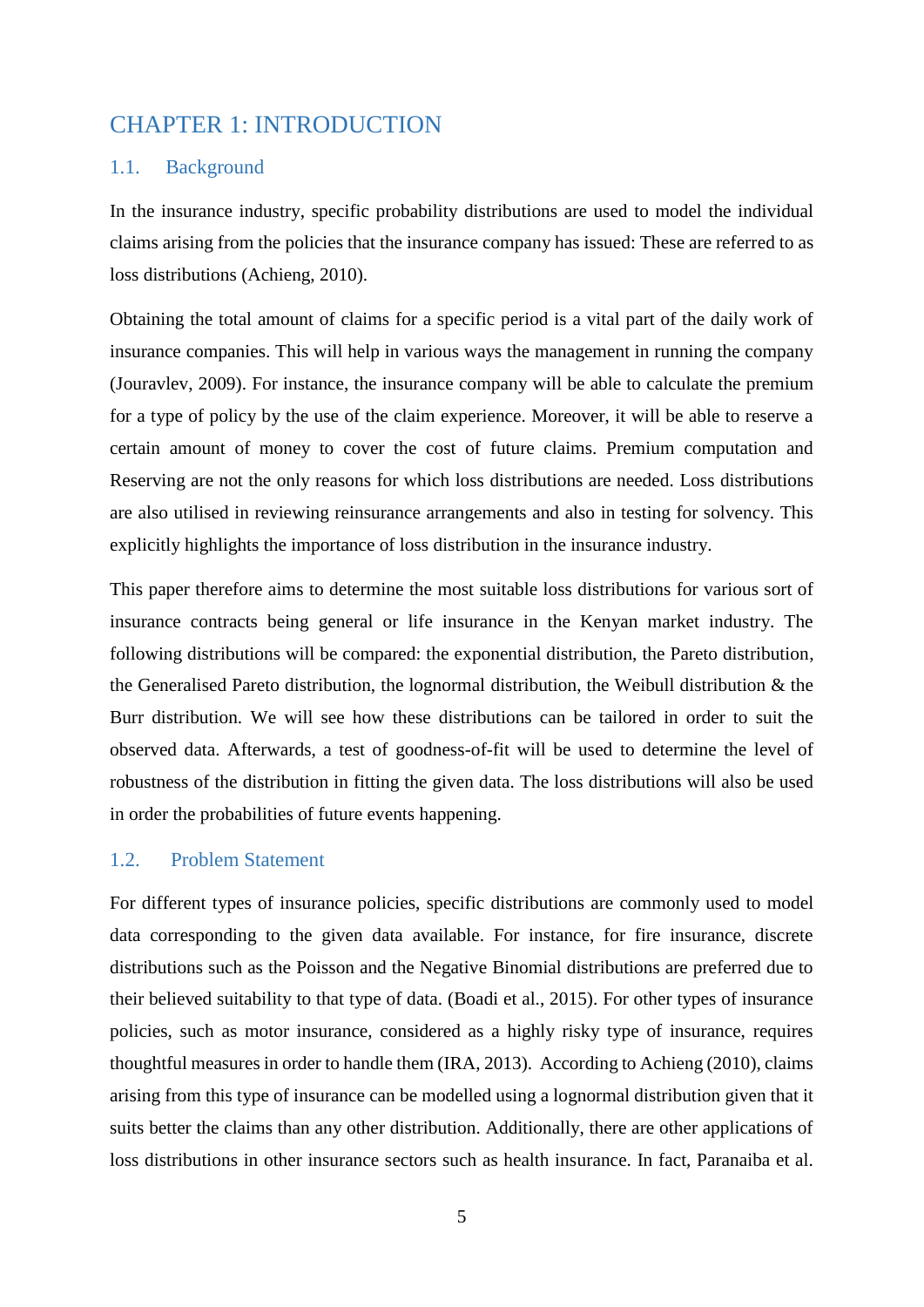(2011) showed that an improved Burr distribution can have an application in the health business.

However, in reality, it is not that easy to find the appropriate distribution to use for a given data. This is due to the fact that the loss distributions, commonly used for certain types of insurance, have limitations. For example, for the lognormal distribution, it is unclear which base of logarithm should be chosen. Moreover, the nature of the distribution makes it difficult to interpret its skewness and kurtosis (Limpert et al., 2001).

In a fast growing industry such as the Kenyan insurance market (IRA, 2015), it is hence substantial to determine the adequate loss distributions that can be used in the insurance industry.

In his assessment of the challenges that the Kenyan insurance companies are facing, Kiragu (2014) concluded that the development of suitable products constitutes a considerable obstacle to the Kenyan market industry. The use of better loss distributions can help in reducing the impact of that barrier.

There is therefore need to determine the different types of loss distributions that would be suitable for the various types of insurance policies that are offered and also determine to which such as a model should be trusted in modelling the levels of incoming claims in a given period of time.

#### <span id="page-6-0"></span>1.3. Research Objectives

The objective of this research is to determine for the adequate loss distribution for the claim amounts by applying a goodness-of-fit test on the selected loss distribution

#### <span id="page-6-1"></span>1.4. Research Questions

Throughout the research, the paper will be seeking answers to the following questions:

- 1. What should be the loss distribution for the given claim amounts?
- 2. How well does this distribution fit the data?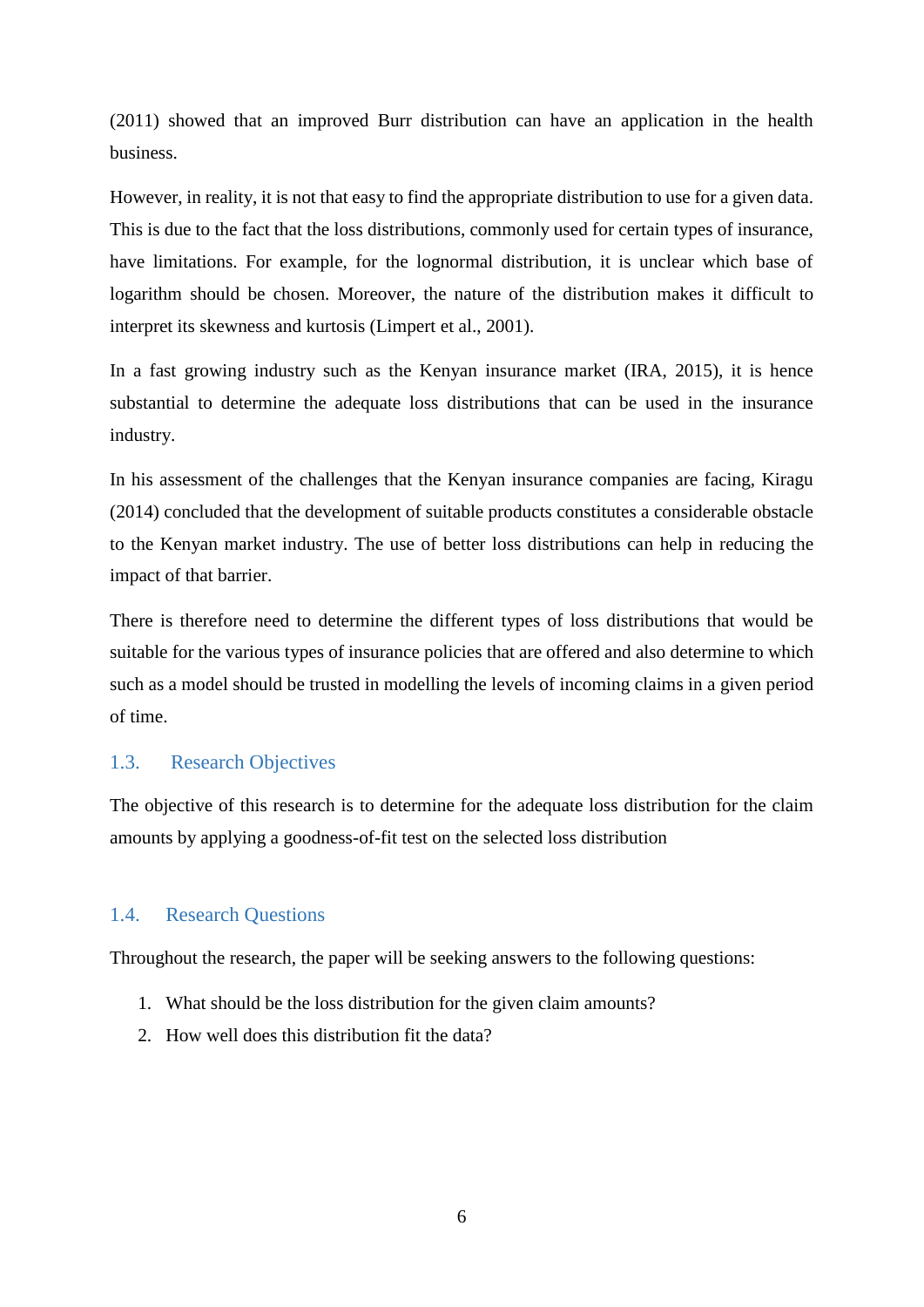## <span id="page-7-0"></span>1.5. Justification

The purpose of the study is to determine an appropriate loss distribution for a given set of data. This is of relevance in the current insurance world because it provides the insurance company with better models that are used in their day-to-day activities. The advantage of this study is that it will help the insurance companies in obtaining more accurate results when dealing with various forms of claims and hence they will manage to minimise risk in a better way. Moreover, the research will benefit policyholders: Given that risk associated with claims has been minimised, the premiums that the policyholder pays will consequently be reduced.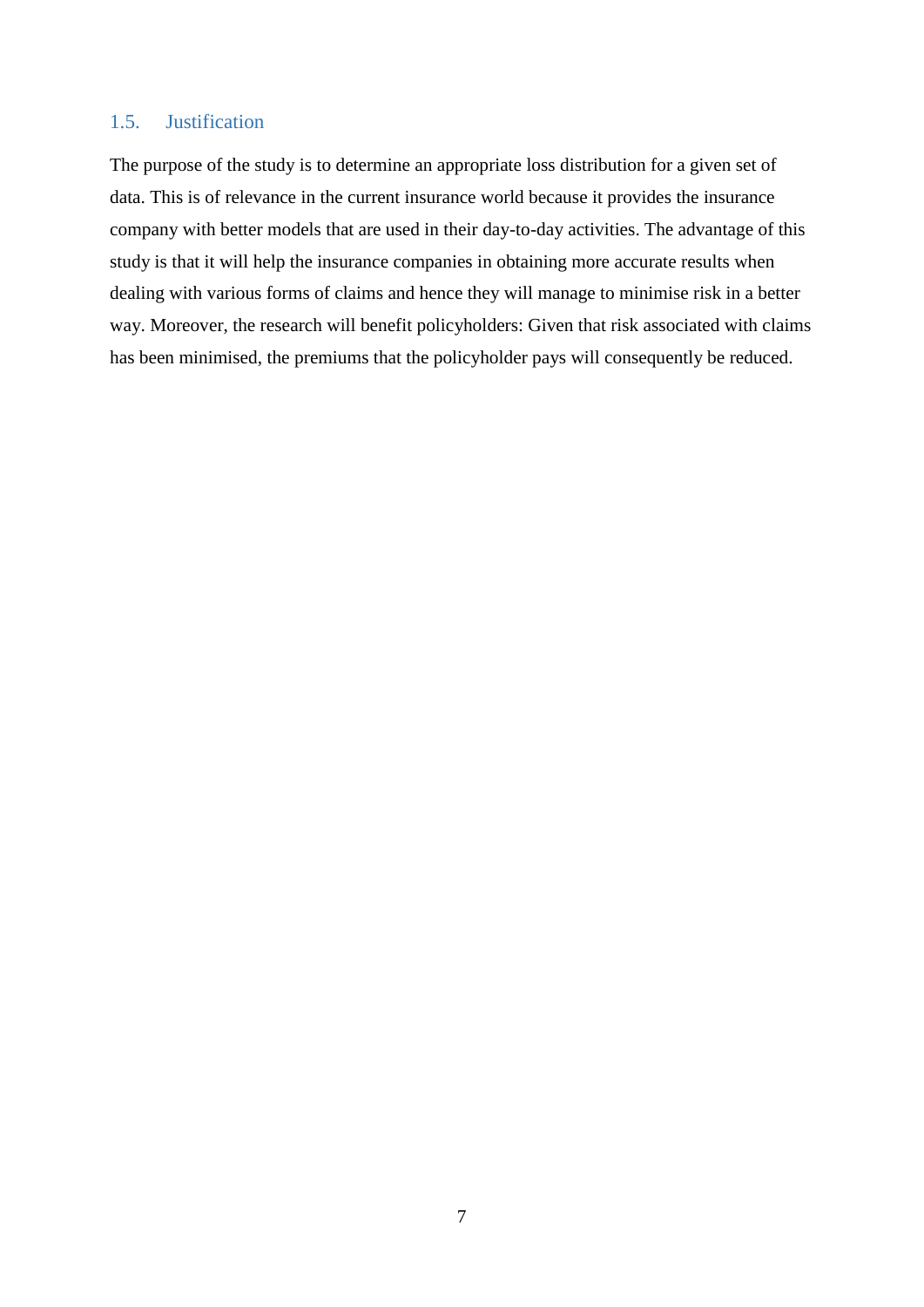## <span id="page-8-0"></span>CHAPTER 2: LITERATURE REVIEW

## <span id="page-8-1"></span>2.1. The Burr XII (BXII) distribution

This section will try to highlight how various researchers have tried to approach the concept of loss distributions. We will start with Thomas Wright. In 2005, Wright, in his studies, tried to find the most approximate loss distribution for data consisting of 490 claims. These claims had been collected over a period of seven years. The approach used was the Maximum likelihood approach for each single year. The statistical distributions used were the inverse Pareto, Pareto, burr, Pearson VI, inverse burr log-normal, Burr XII (BXII) and the restricted benktander families. The benktander, the Pareto and the exponential families have a special property: if their truncation is taken separately, it will give another distribution in the same family. The benktander family mainly emphasises on excess claim amounts given a certain number of claims. However, for his study, he was dealing with whole claim data set and hence the benktander family could not be used for the given study.

One of the realisations was that the cumulative distribution function (cdf) and the reliability of the BXII distribution can be written in a closed form and this hence greatly shortens the computation of the percentiles and the likelihood function for a given set of censored data. Some of the main characteristics of this distribution is that tails that are most the time algebraic. Zimmer et al (1998) had already established that the BXII distribution can be significantly relevant for modelling failure time data. This is due to its characteristic of an algebraic tail. Shao (2004a) confirmed the findings Zimmer et al had come up with earlier. Shao et al (2004b) continued the study of this distribution by analysing the distribution in relation with the good frequency analysis. Other researchers focused on the same distribution: Soliman (2005) stated that the distribution can be used as a provisional distribution for a given set data whose original distribution is not identified. Another group of researchers who also spent time on this distribution are Wu et al. (2007) who tried to find a solution the estimation problems arising from the use of this distribution. To achieve this, they used the progressive type II censoring where removals at each time were random and followed a discrete uniform distribution.

*Mathematically*, the followings are respectively the cdf and the pdf of the BXII distribution:

$$
F(y; v, l, s) = \left(1 - (1 + \left(\frac{y}{s}\right)^{v})\right)^{-l}
$$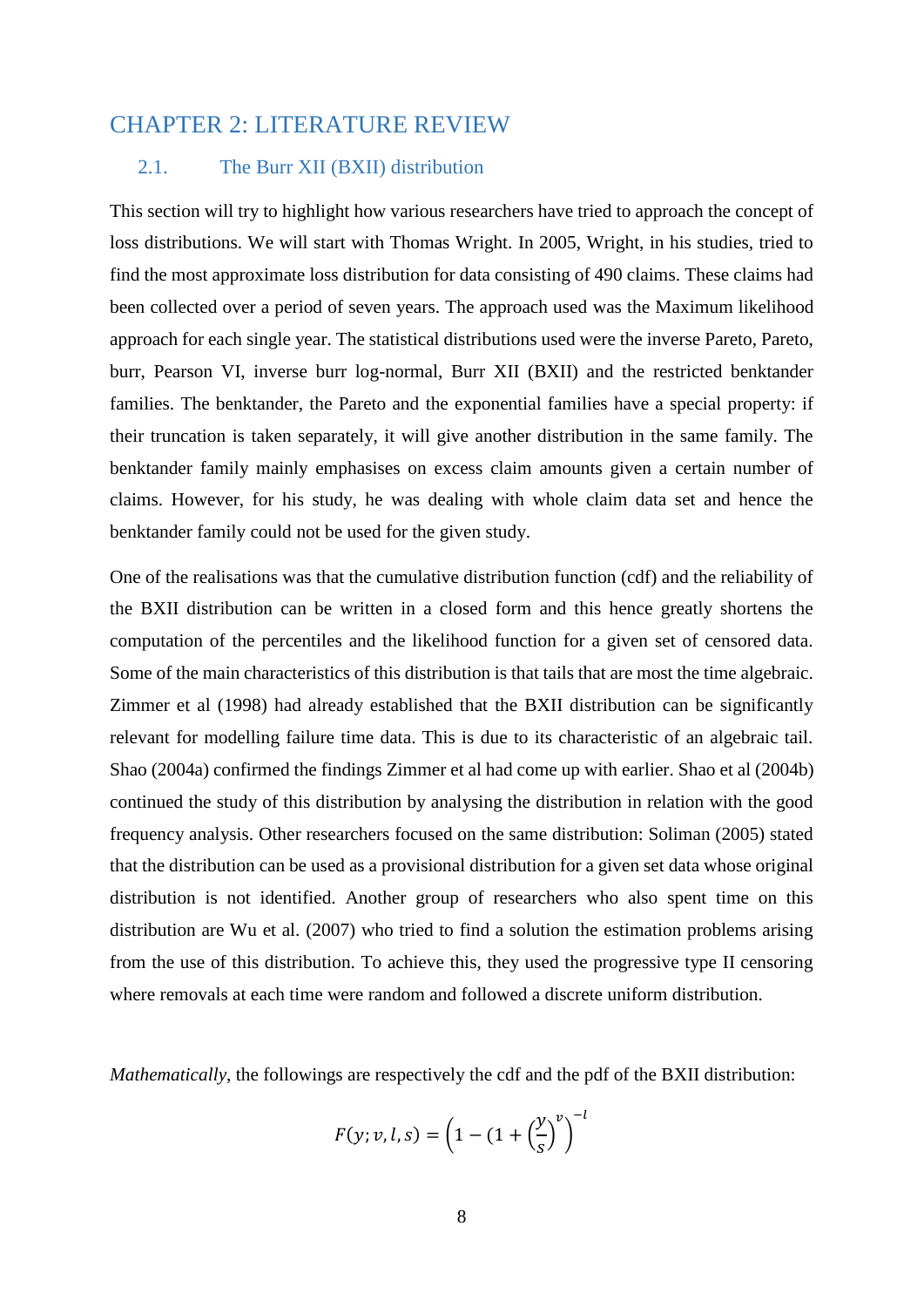And 
$$
f(y; v, l, s) = vls^{-v}y^{v-1} \left[1 + \left(\frac{y}{s}\right)^{v}\right]^{-l-1}
$$

Where  $l > 0$  and  $v > 0$  are shape parameters and  $s > 0$  is a scale parameter. The n<sup>th</sup> moment about zero of the BXII distribution (for  $n <$ lv) is given by:

$$
\partial'_{n} = s^{n} * l * B\left(l - \frac{n}{c}, \frac{n}{c} + 1\right)
$$

#### <span id="page-9-0"></span>2.2. Exponentiated Inverted Weibull distribution

In the past years, the Exponential Inverted Weibull Distribution ((EIW) has been used by various researchers. The reason for that is the ability of this distribution to approach different distributions when its shape parameter changes (KAN, PASHA, and H. PASHA, 2008).

Flaih et al. (2012) discussed various aspects of the standard Exponential Inverted Weibull, the ancestor of the EIW distribution, such as its moments, its median, MLE… In their study, they tried to determine of the distributions, between EIW and the Inverted Weibull would fit better a certain set of data. As results, they arrived to the conclusion that EIW distribution would be fit better the given data.

Other researchers such as Aljouharah Aljuaid (2013) also dealt with this distribution. He used the Bayes and classical estimators in order to estimate the parameters of the EIW distribution. Under type I censoring, Hassan (2013) used the EIW distribution in order to model the optimal designing of failure step-stress partially accelerated life tests with two stress levels. Another Notable use of the EIW distribution can be found in the studies of Hassan et al. (2014). In this study, an estimation of the population parameters for the EIW distribution was carried out based on grouped data with equi and unequi-spaced grouping.

*Mathematically*, the followings are respectively the cdf and the pdf of the EIW distribution:

$$
F(x) = \left(e^{-x^{-\mu}}\right)^{\theta}
$$

Where x,  $θ$ ,  $μ > 0$ 

$$
f(x) = \mu * \theta * (e^{-x^{-\mu}})^{\theta} * x^{-\mu-1}
$$

Where x,  $\theta$ ,  $\mu > 0$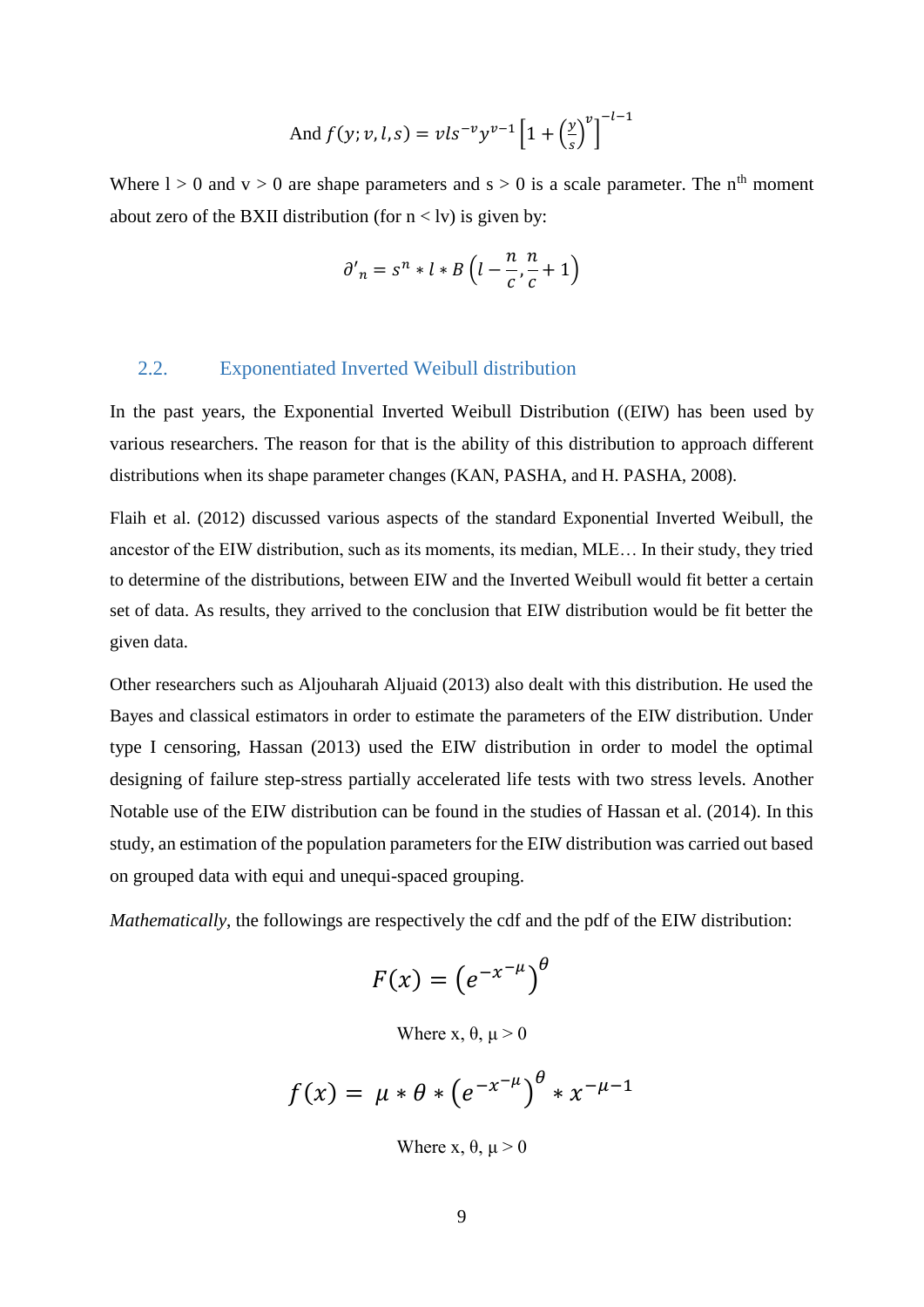## <span id="page-10-0"></span>2.3. Data

#### <span id="page-10-1"></span>*2.3.1. Data Collection*

A major issue while determining the appropriate loss distribution is the data collection. If the data used (i.e. the sample) is not a good representative of the whole set that is needed to be analysed, the researcher might have difficulties in choosing the most suitable loss distribution or might even a model that is not consistent with the data that needs to be analysed. Various methods can be used to connect the sample data to the population: These are the conditional probabilities and also the maximum likelihood distribution. Various researchers (Baud, Frachot and Roncalli (2002) and Fontnouvelle et al. (2003)) have acknowledged the need to make this link between the sample and the population data. Additionally, Baud, Frachot and Roncalli (2002) went a step further and managed to demonstrate that neglecting reporting bias can cause considerable low or inadequate estimates of the severity distributions. Failing to ascertain an unbiased sample will result in strongly biased severity distribution; hence increasing the level of risk associated with the data. In their study, Baud, Frachot and Roncalli (2002) opted to treat the entire data as stochastic. However, this constitutes a serious burden in the sense that the maximum likelihood resulting from such a model would be extremely difficult to generate and also greatly impractical to use (Frachot et al., 2003).

*Mathematically*, the maximum likelihood, aforementioned, would be of the form:

$$
\max_{(\mu,\sigma)}l_n(\mu,\sigma)=\langle \sum_{i=1}^nl(\tau_i,\mu,\sigma)\,|H_i\rangle
$$

Where:

- n is the number of losses:
- $\langle \sum_{i=1}^n l(\tau_i, \mu, \sigma) | H_i \rangle$ : This is the summation of the log likelihoods of the n losses (reported subject to the threshold  $H_i$ ).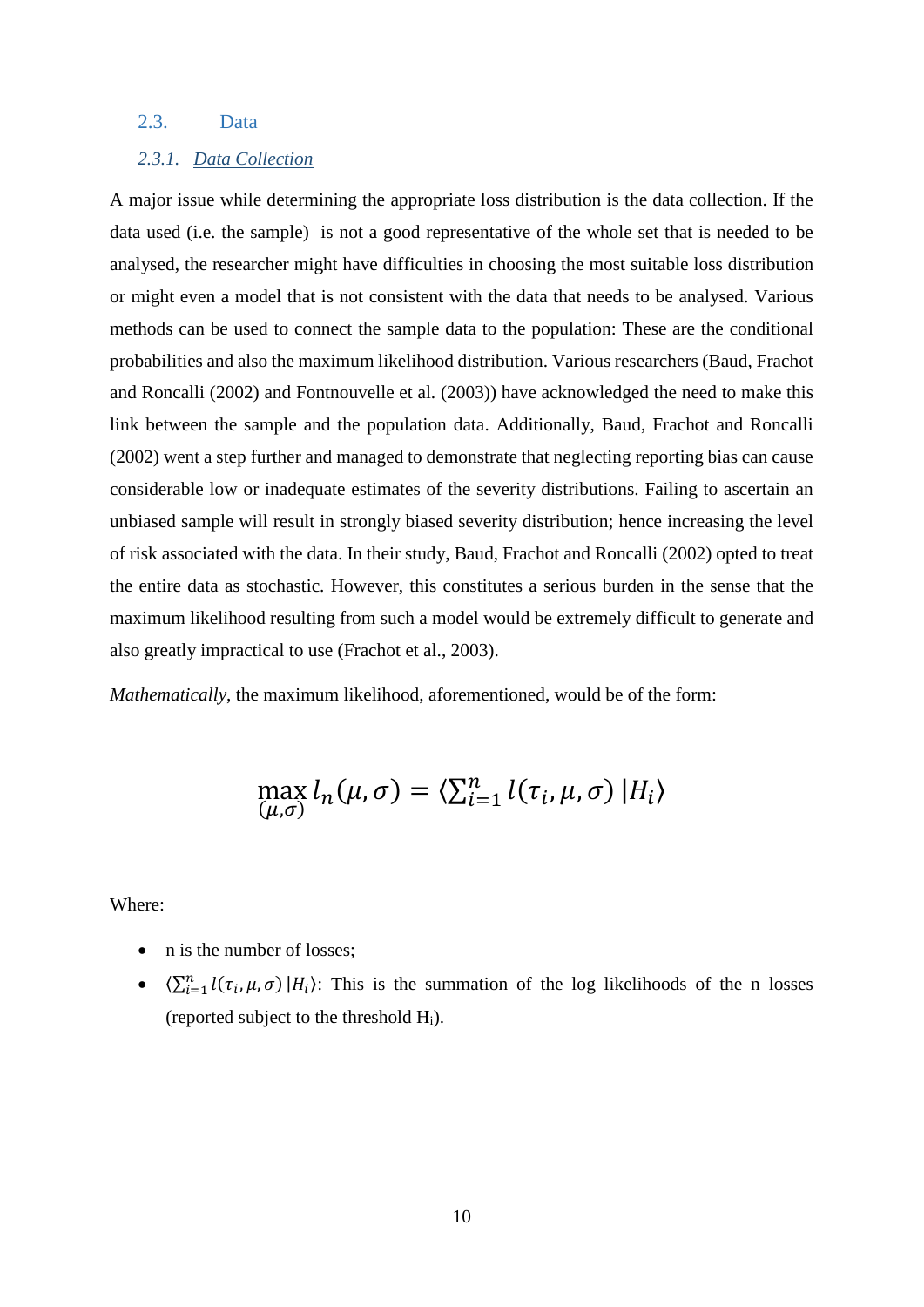#### <span id="page-11-0"></span>*2.3.2. Aggregate Losses*

In certain situations, losses are reported in a group that will then constitute the aggregate losses. This also constitute a problem in that the losses in a given group might have different loss distributions. Extracting information about the individual loss distributions is tiresome tedious task. Frachot, Georges and Roncalli (2001) suggested the Generalized Method of Moment (GMM) as a way to handle this issue. This method proved to be more efficient in dealing with both single-losses and aggregate losses simultaneously as Maximum Likelihood might be limited in some circumstances.

One of the assumptions (and also the main assumption) of the GMM is that the data can be generated by a weakly stationary **ergodic** stochastic process. A stochastic process is assumed ergodic if its statistical properties can be deduced from a single, sufficiently long, random sample of the process.

*Mathematically*, let us consider that the available data consists of *T* observations  ${Y_t}_{t=1...T}$ , where  $Y_t$  our random variable representing each observation. The aim of the estimation problem is to find at least a reasonably close estimate of θ. The reasoning behind the GMM is substitute the theoretical expected value with its empirical analog—sample average:

$$
\widehat{m}(\theta) = \frac{1}{T} \sum_{t=1}^{T} g(Y_t, \theta)
$$

The norm of this expression will then be minimized in light of  $\theta$ . The minimized value of  $\theta$  will then be used as the estimate of θ.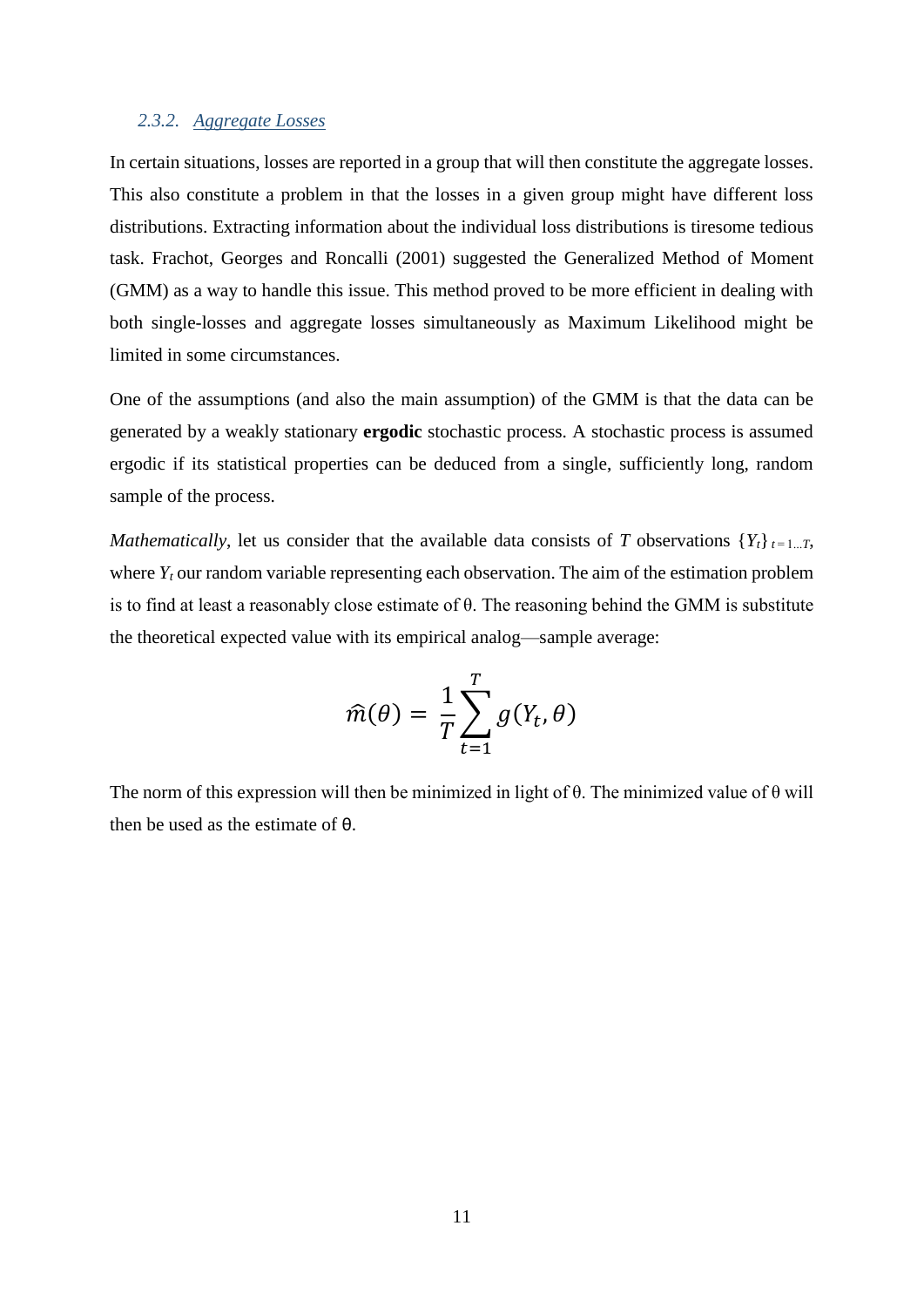## <span id="page-12-0"></span>CHAPTER 3: METHODOLOGY

## <span id="page-12-1"></span>0. Introduction

This chapter details the actual process that is going to be used in finding plausible solutions to the research questions that have been formulated earlier on. The chapter is divided in various sections which are: Section 3.1 will give a picture of how the population and the sample design will be carried out; Section 3.2 explains the context in which the data collection is going to be carried out; The last part, the section process, will then conclude by showing how an adequate will be used to determine the appropriate distribution loss for a given type form of data.

## 3.1. Population and Sample design

<span id="page-12-2"></span>As the goal of this study is to find the appropriate loss distribution for a certain type of data, the population will hence been all the insurance companies in Kenya, for both life insurance and nonlife insurance (or general insurance) companies. For life noninsurance companies, we will be dealing with the various policies that are offered in the Kenyan market such as: Auto insurance, Health insurance, Income protection insurance, Casualty insurance and so on.

Given that there are forty seven (47) insurance companies offering both general insurance and life insurance products, there is thus a need to diminish that number to one that we can work with. For the purpose of this study, five (5) insurance companies will be considered as a sample for our research.

## 3.2. Data Collection

<span id="page-12-3"></span>Required data will be obtained from secondary sources. The main source of data will be the Kenya insurance companies as we would want to identify the adequate loss distributions for various types of insurance products. The insurance company has to be registered by the Insurance Regulatory Authority, which is the Kenya body in charge of such activities.

The data used will be annually (annual claims for that product), ranging from the year 2010 to 2014 due to the availability of the Kenyan data and also the limited amount of time required to proceed all the claims associated with the various insurance products offered by the diverse companies. Both General insurance and life insurance companies will be part of the study that is being carried out. Reinsurance companies will not be part of the study due to the difficulty involved with collecting the amount of claims that have actually been settled.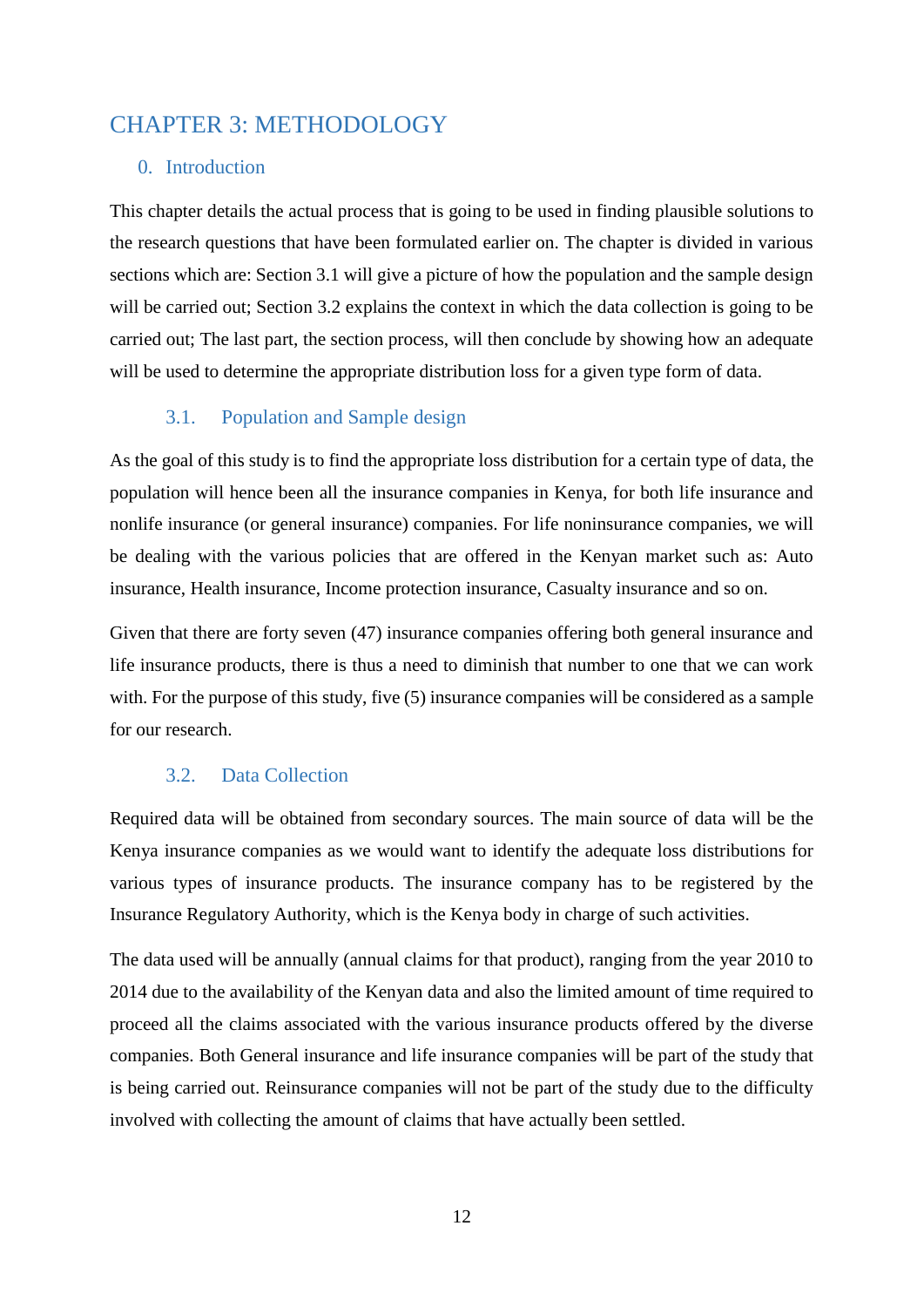### 3.3. Model Used

### <span id="page-13-1"></span><span id="page-13-0"></span>*Step 1*

The first step in developing the model will consist of calculating the descriptive parameters using the data that we will have obtained. For instance, the mean will be calculated using the following formula:

$$
E(X) = \frac{1}{n} \sum_{i=1}^{n} x_i
$$

Where:

- $\bullet$  x<sub>i</sub> is the claim amount for the i<sup>th</sup> year;
- n is the total number of years.

Other parameters such as the variance, the median will also be calculated. All the descriptive parameters will then be compared later with the parameters found using the likelihood function of various loss distributions.

### <span id="page-13-2"></span>*Step 2*

The second step will consist of calculating the parameters using estimates obtained from the maximum likelihood estimation method. This method has several advantages such as its desirable properties: consistency, efficiency, asymptotic normality and invariance. Another advantage of this method is the fact it incorporates all information provided about the parameters contained in the data.

Consider Xi be the ith claim amount, where  $1 \le i \le n$ . n being claims the total number of years, L is the likelihood function,  $\theta$  is the parameter and  $f(x)$  is the probability distribution function of a specific loss distribution.

The likelihood function of the claims data is given by:

$$
L = \prod_{i=1}^{n} f(X_i)
$$

Where L is the likelihood function.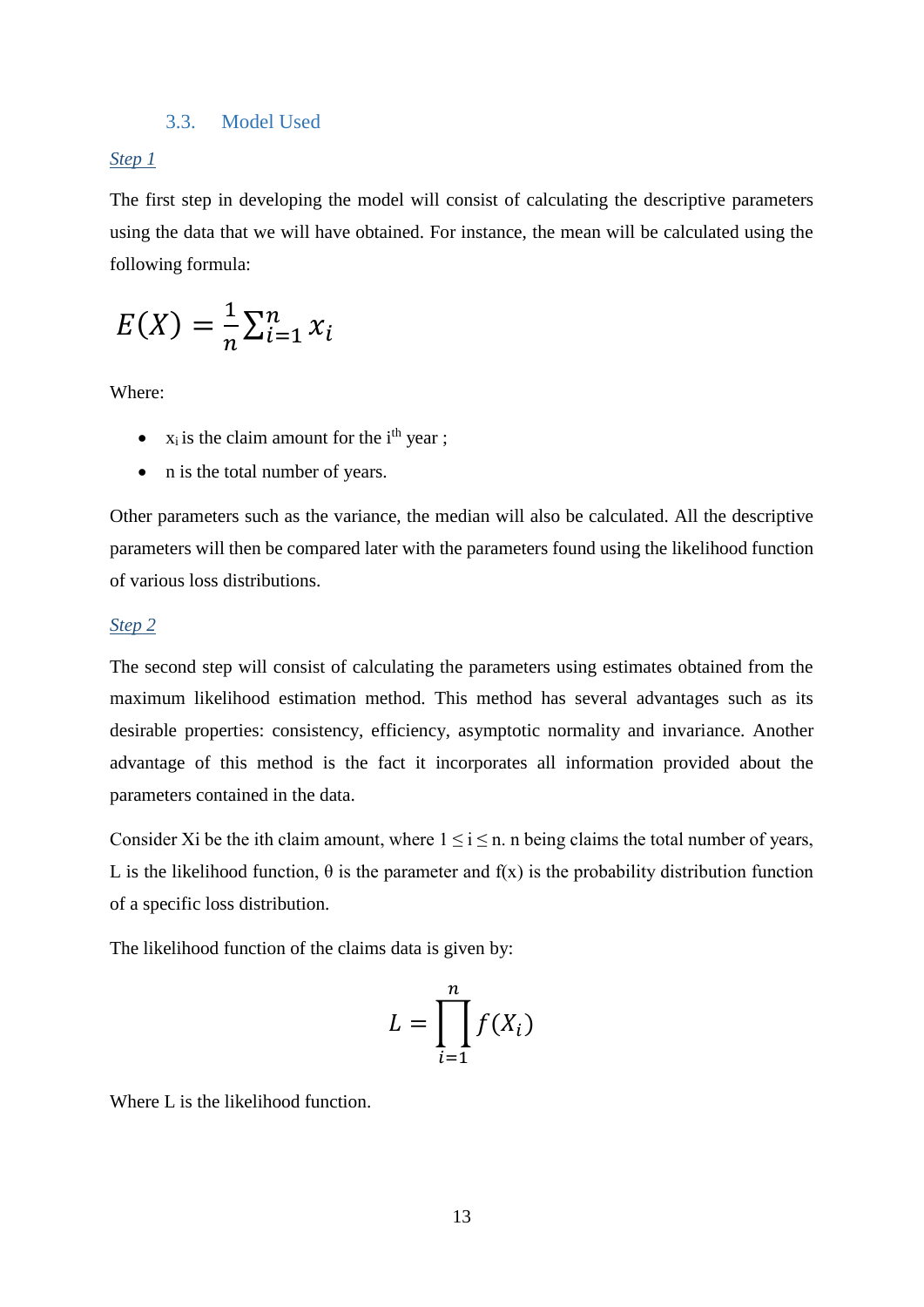To get maximum likelihood, differentiation of the previous equation is done:

$$
MLE = \frac{dl}{d\theta}
$$

To solve the value of the parameter, we will have to equate MLE to zero and hence get the value of the estimate.

#### <span id="page-14-0"></span>*Step 3*

The last step will consist of comparing the descriptive parameters obtained and the estimate obtained from the various loss distributions. We will then choose the loss distribution that has an estimate that describes better the data. To achieve the above, we will be using a goodnessof-fit test. The various steps will be:

#### *State the hypothesis*

The null hypothesis and the alternative hypothesis will be as follows:

H0: The data are consistent with a specified distribution.

Ha: The data are not consistent with a specified distribution.

### *Sample Data Analysis*

The degrees of freedom, the expected frequency counts, test statistic, and the P-value are going to be calculated:

- $\triangleright$  Degrees of freedom (DF): This will be equal to the number of years (n) of the categorical variable minus 1:  $DF = k - 1$ .
- Fest statistic: The test statistic is a chi-square random variable  $(X^2)$  will be calculated using the following equation

$$
\chi^2 = \sum_{i=1}^n \frac{(O_i - E_i)^2}{E_i}
$$

Where:

- $\bullet$  O<sub>i</sub> is the observed value in the data for the i<sup>th</sup> year;
- $\bullet$  E<sub>i</sub> is the value obtained from the loss distribution.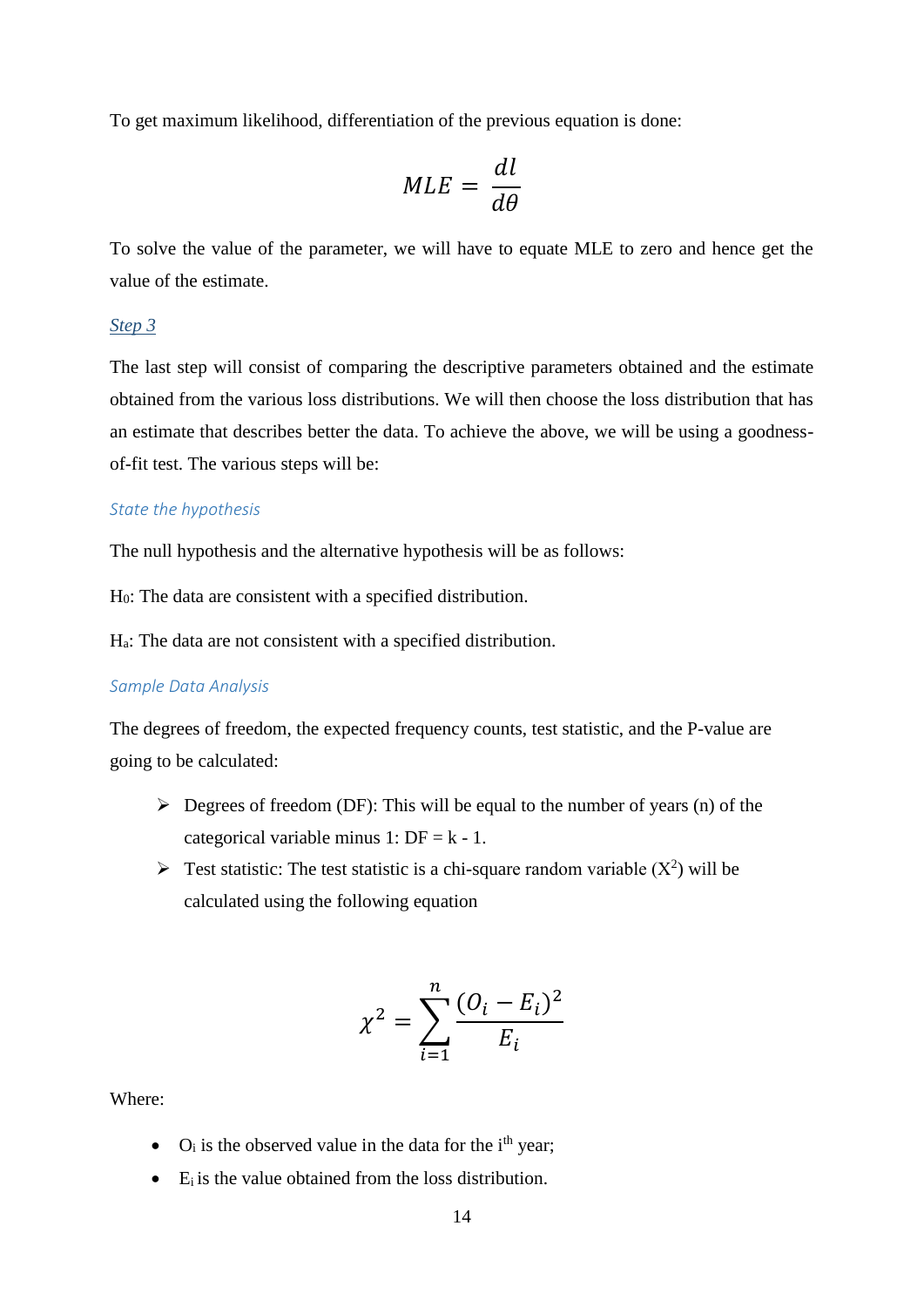$\triangleright$  The P-value. This is the probability of observing a sample statistic as extreme as the test statistic. Since the test statistic is a chi-square, use the Chi-Square Distribution Calculator to assess the probability associated with the test statistic. The degrees of freedom computed above will be used.

## <span id="page-15-0"></span>*Interpretation*

If the P value is less than the significance level, the null hypothesis will be rejected. We will then compare the significance levels of the various loss distributions whose null hypothesizes were not rejected and the best of them will be chosen. The corresponding distribution will hence be the appropriate distribution for that data.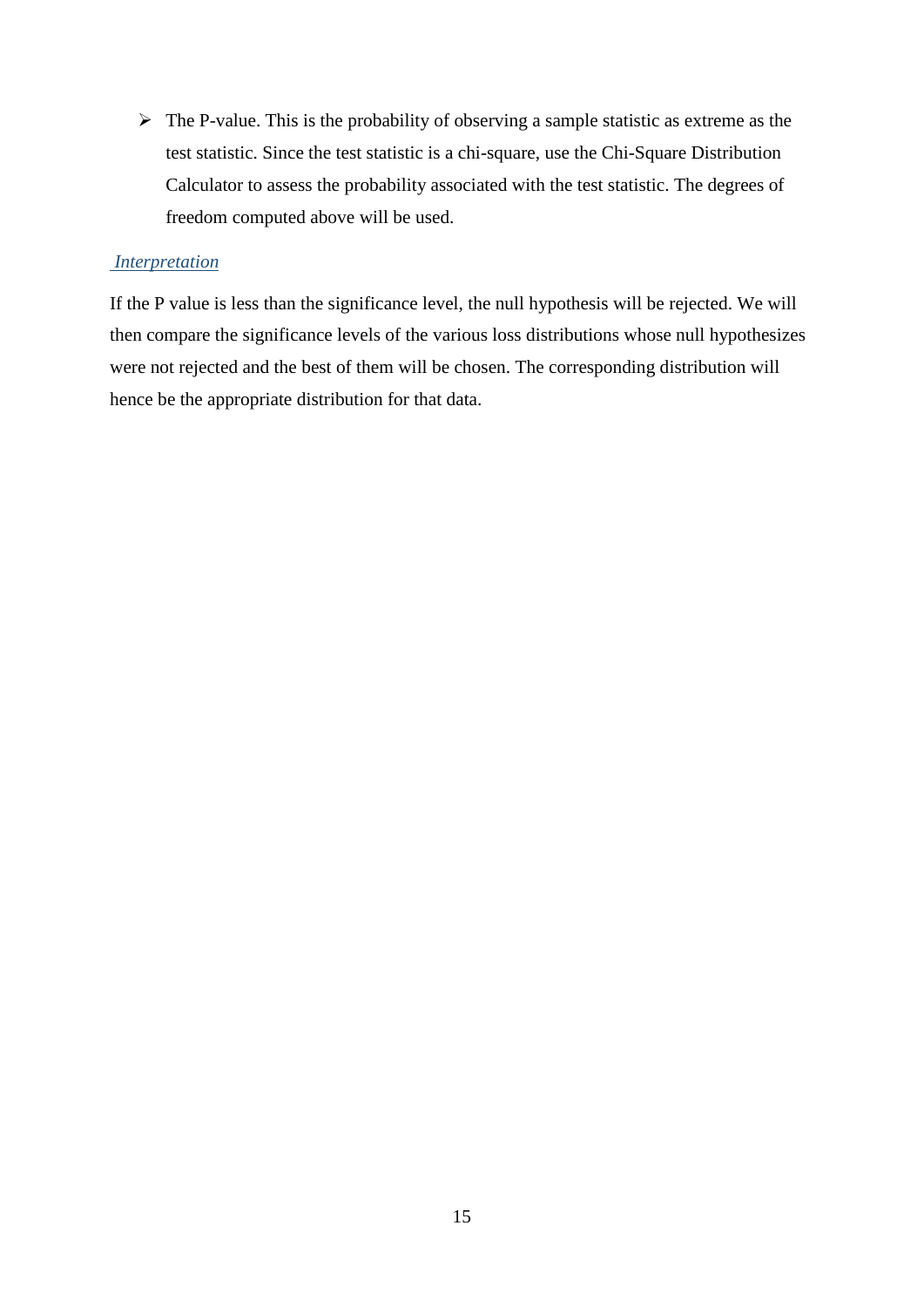## <span id="page-16-0"></span>CHAPTER 4: DATA ANALYSIS

The hypotheses to be tested in this study are stated below in their null form:

H0: The data are consistent with a specified distribution;

Ha: The data are not consistent with a specified distribution.

We will first start by calculating the descriptive parameters using the data that we have obtained.

The following table represents the required descriptive parameters for our data:

| Parameter             | Value      |
|-----------------------|------------|
| 1. Mean               | 3.385      |
| 2. Variance           | 72.343     |
| 3. Standard Deviation | 8.505      |
| 4. Median             | 1.778      |
| 5. Skewness           | 18.74983   |
| 6. Kurtosis           | $-483.764$ |
| 7. Number             | 2167       |

All these values will be used when comparing the descriptive parameters obtained and the estimate obtained from the various loss distributions. We will now proceed to the second step of our methodology. This will consist of calculating the parameters using estimates of the maximum likelihood estimation method. This hence requires us to derive all these estimates from the distributions that were stated in the beginning of this study. These are the following:

- Exponential distribution;
- Pareto distribution;
- Lognormal distribution;
- Gamma distribution;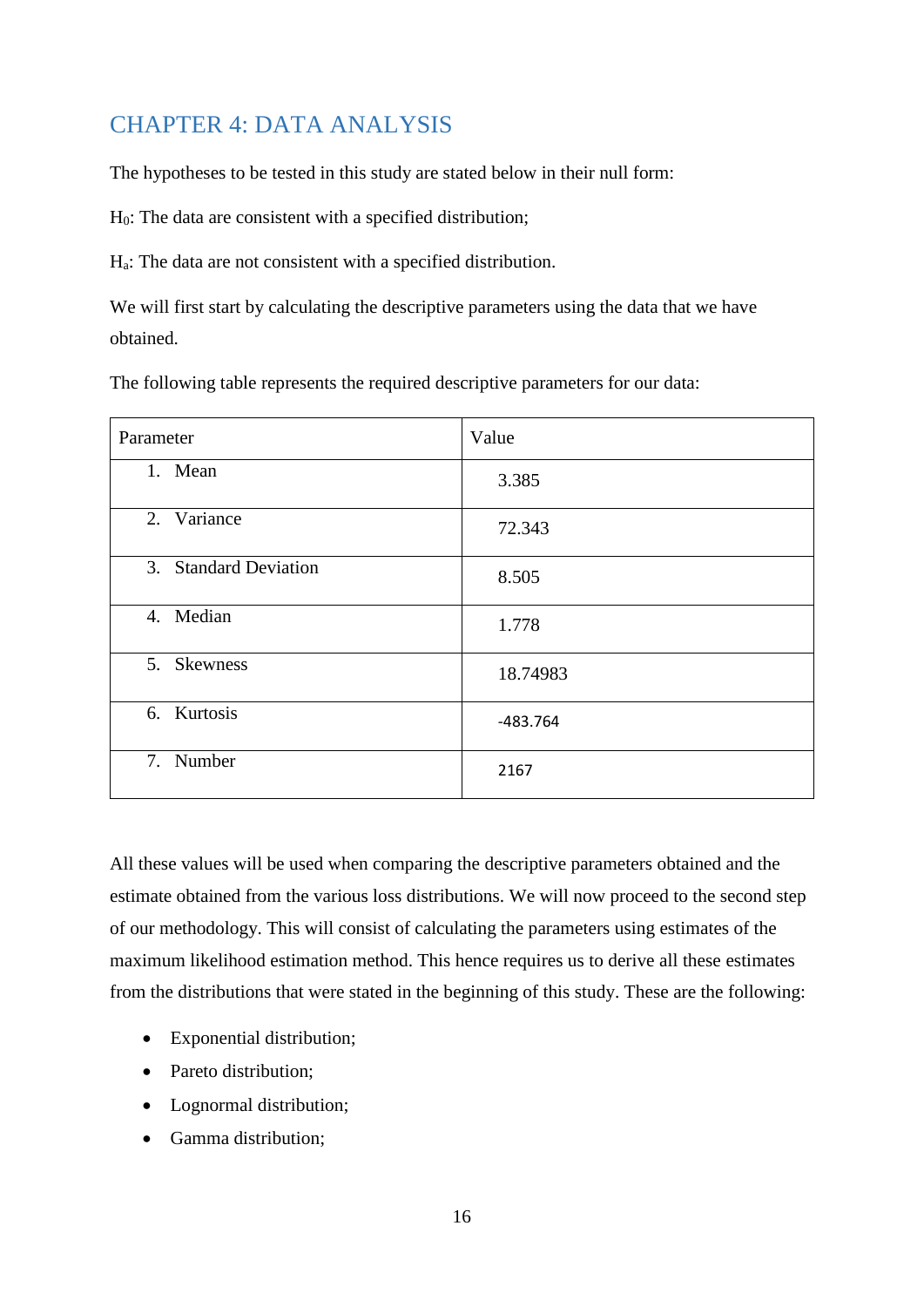<span id="page-17-0"></span>Derivation of the Estimates

### <span id="page-17-1"></span>Exponential distribution

The following is the probability distribution of the exponential distribution:

$$
f(x) = \frac{1}{\lambda} e^{-\lambda x}
$$

Where  $x > 0$  and  $\lambda$  a parameter.

The mean and variance of the exponential distribution are the following:

$$
E(X) = \frac{1}{\mu} \text{ and } Var(X) = \frac{1}{\mu^2}
$$

Let us now obtain the estimate of this function using the Maximum Likelihood Estimation (MLE) Method.

The likelihood of obtaining the estimate from an exponential distribution with parameter  $\lambda$  is:

$$
L = \prod_{i=1}^{n} \lambda e^{-\lambda x_i} = \lambda^n e^{-\lambda \Sigma x_i} = \lambda^n e^{-\lambda n \overline{x}}
$$

To find the MLE, we need to find the value of  $\lambda$  that maximises the likelihood, or, alternatively, the value that maximises the log-likelihood:

$$
\log L = n \log \lambda - \lambda n \overline{x}
$$

Differentiating to look for stationary points:

$$
\frac{\partial}{\partial \lambda} \log L = \frac{n}{\lambda} - n\,\overline{x}
$$

Setting this to zero gives:

$$
\hat{\lambda} = 1/\overline{x}
$$

The second derivative is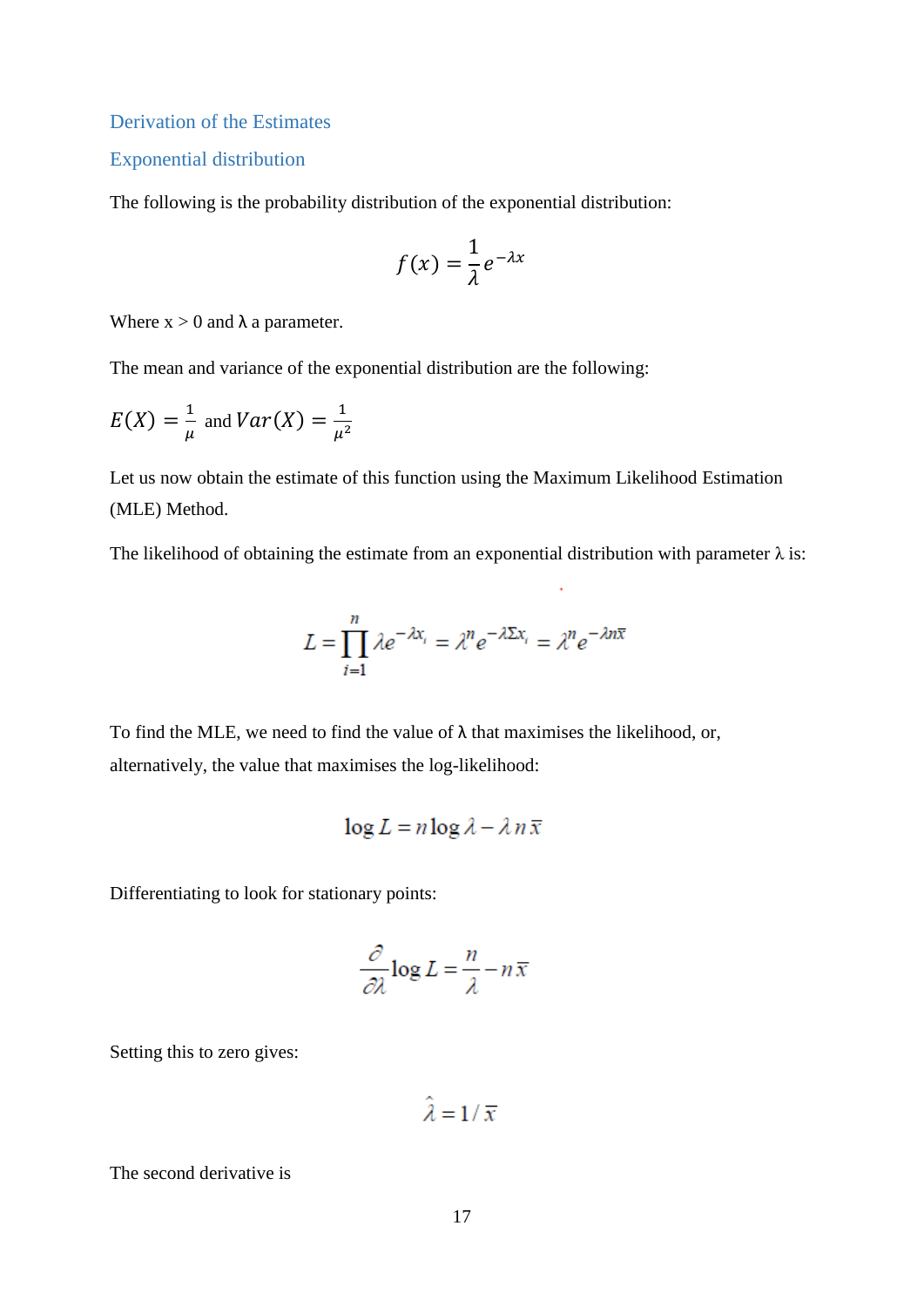$$
\frac{\partial^2}{\partial \lambda^2} \log L = -\frac{n}{\lambda^2} < 0
$$

,

This shows that this is a maximum.

### <span id="page-18-0"></span>Pareto Distribution

The following is the probability distribution of the Pareto distribution:

$$
f(x) = \frac{\alpha \lambda^{\alpha}}{(\lambda + x)^{\alpha + 1}}, \ x > 0
$$

Where:

## Parameters:  $\alpha$ ,  $\lambda$  ( $\alpha$  > 0,  $\lambda$  > 0)

The mean and variance of the Pareto distribution are the following:

$$
E(X) = \frac{\lambda}{\alpha - 1} (\alpha > 1), \text{ var}(X) = \frac{\alpha \lambda^2}{(\alpha - 1)^2 (\alpha - 2)} (\alpha > 2)
$$

To find the MLE, we need to find the value of  $\lambda$  that maximises the likelihood, or, alternatively, the value that maximises the log-likelihood:

$$
\log L = \log \prod_{i=1}^{n} f(X_i | \theta) = \sum_{i=1}^{n} \log f(X_i | \theta)
$$

Where  $\theta$  is the unknown parameter. It can either be one of the two parameters:  $\alpha$  or  $\lambda$ .

After carrying out the appropriate computations, the estimate of the parameter  $\alpha$  will be:

$$
\hat{\alpha} = \frac{n}{\sum_{i=1}^{n} \ln(\frac{X_i}{\lambda})}
$$

 $\ln\left(\frac{X_i}{\lambda}\right)$  $\left(\frac{x_i}{\lambda}\right)$  is exponentially distributed with mean value  $\frac{1}{\alpha}$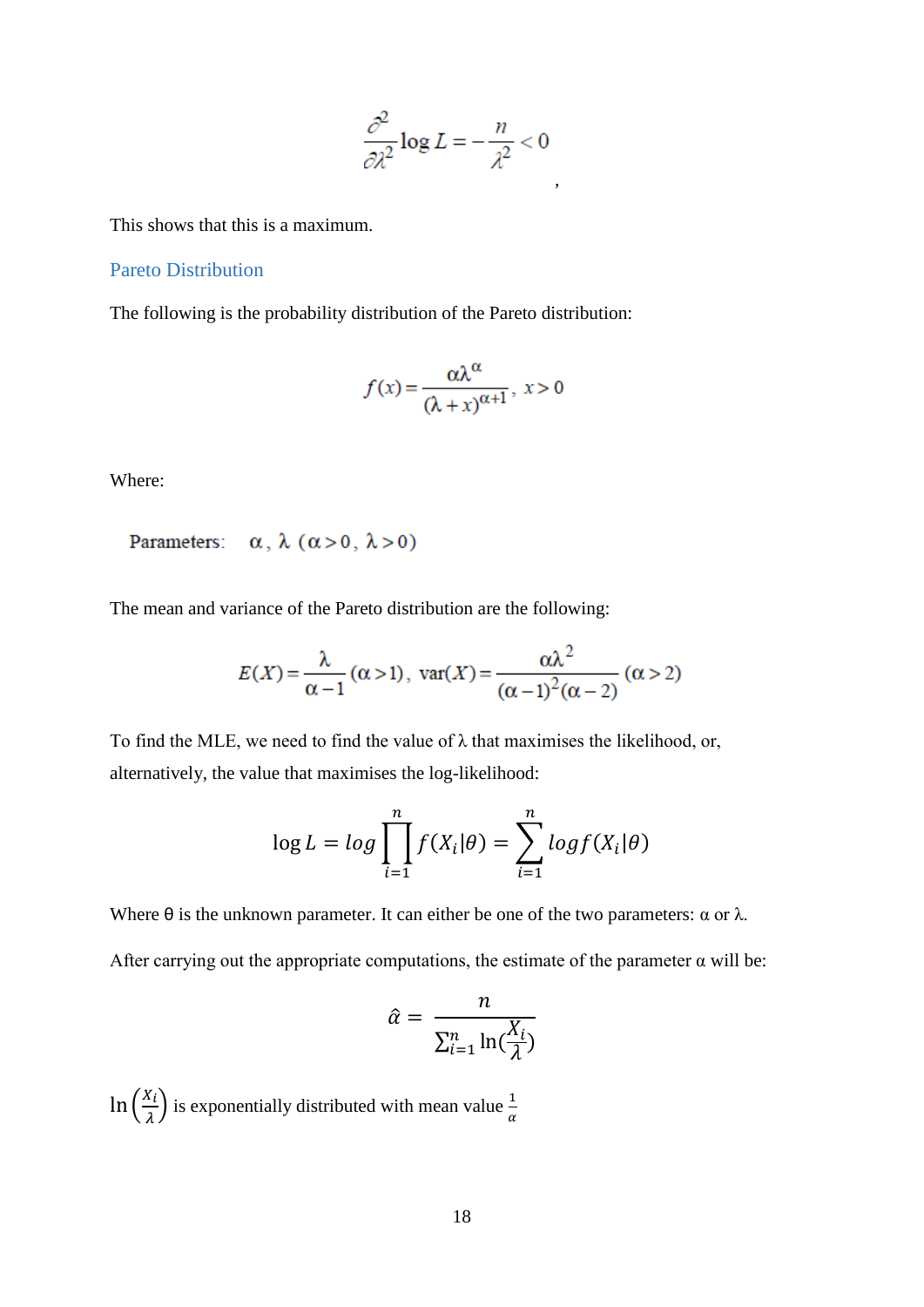## <span id="page-19-0"></span>Lognormal distribution

The following is the probability distribution of the Pareto distribution:

$$
f(x) = \frac{1}{\sigma\sqrt{2\pi}} \frac{1}{x} \exp\left\{-\frac{1}{2} \left(\frac{\log x - \mu}{\sigma}\right)^2\right\}, \ x > 0
$$

Where:

Parameters:  $\mu$ ,  $\sigma^2$  ( $\sigma > 0$ )

The mean and variance of the lognormal distribution are the following:

$$
E(X) = e^{\mu + \frac{1}{2}\sigma^2}
$$
,  $var(X) = e^{2\mu + \sigma^2} \left( e^{\sigma^2} - 1 \right)$ 

To find the MLE, we need to find the values of  $\mu$  and  $\sigma$  that maximise the likelihood, or, alternatively, the value that maximises the log-likelihood:

$$
\log L = \log \prod_{i=1}^{n} f(X_i | \theta) = \sum_{i=1}^{n} \log f(X_i | \theta)
$$

Where  $\theta$  is the unknown parameter. It can either be one of the two parameters:  $\mu$  or  $\sigma$ .

After carrying out the appropriate computations, the estimate of the parameters  $\mu$  and  $\sigma$  will be:

$$
\hat{\mu} = \frac{\sum_{i=1}^{n} \ln(X_i)}{n}
$$

$$
\hat{\sigma}^2 = \frac{\sum_{i=1}^{n} \left(\ln(X_i) - \frac{\sum_{i=1}^{n} \ln(X_i)}{n}\right)^2}{n}
$$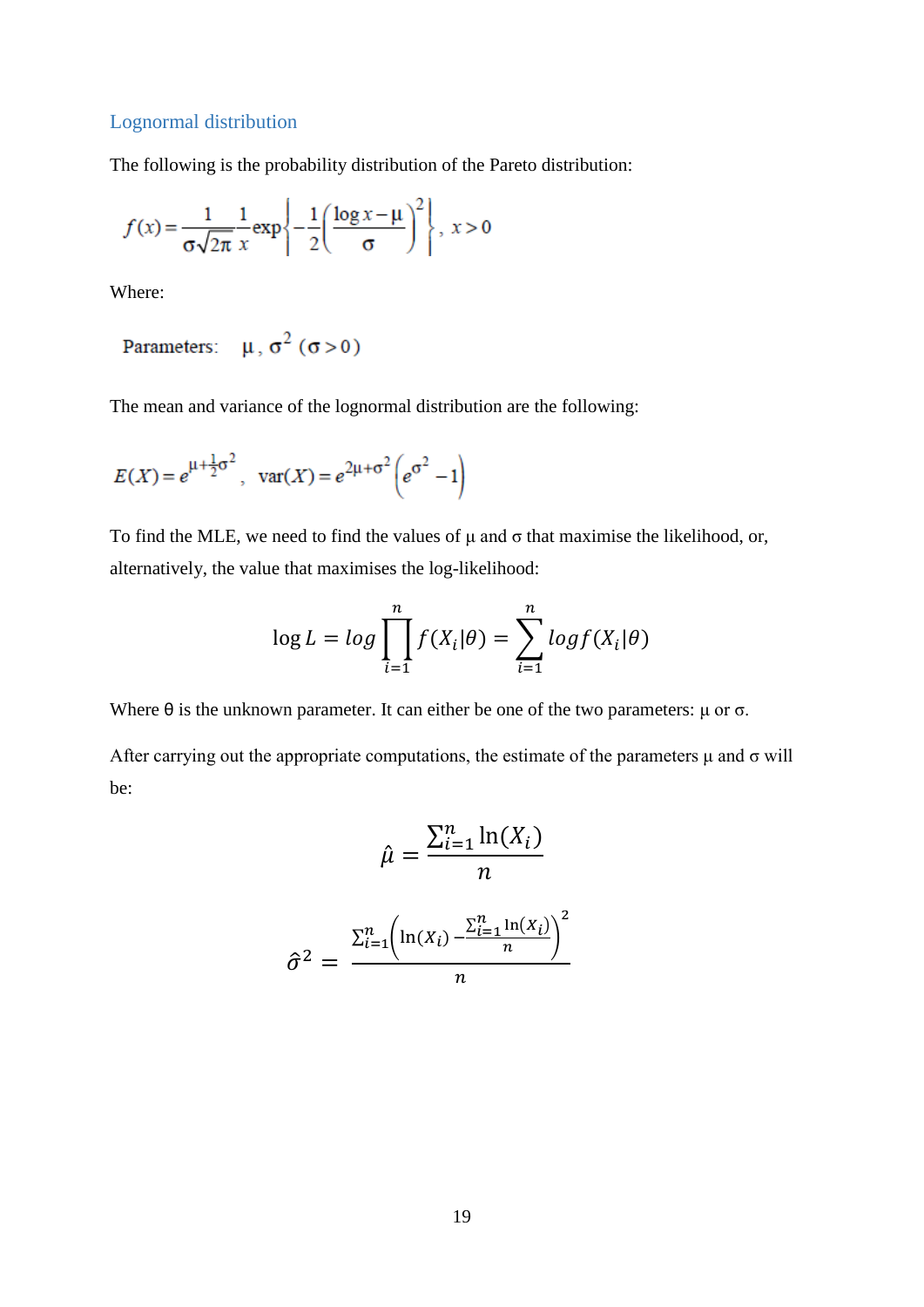## <span id="page-20-0"></span>**Discussion**

After obtaining the different estimates formula of the loss distributions that we are supposed to use, we will then proceed to compute the expected values from each of the distributions. The first step consists of calculating the estimates using the formula. After that, we will then generate the various expected values of each distribution. These are the values that are going to be compared to the observed from our data. Afterwards, a hypothesis test is going to be carried to determine whether we have enough evidence to reject the null hypothesis. Our null hypothesis is that the data, which we are using in this study, are consistent with a specified distribution. This is going to be achieved by comparing a t statistic value and a t critical value. These values were obtained in Microsoft Excel using t-Test: Two-Sample Assuming Unequal Variances. This study was carried out using a confidence interval of 95 %. This is the most used level of confidence interval.

We will start by the exponential distribution.

| t-Test: Two-Sample Assuming Unequal Variances |                 |          |
|-----------------------------------------------|-----------------|----------|
|                                               | <b>Observed</b> | Expected |
| Mean                                          |                 |          |
|                                               | 3.385           | 0.0045   |
| Variance                                      |                 |          |
|                                               | 72.377          | 0.0065   |
| Observations                                  | 2167            | 2167     |
| Hypothesized Mean Difference                  |                 |          |
| df                                            | 2166            |          |
| t Stat                                        |                 |          |
|                                               | 18.497          |          |
| $P(T \le t)$ one-tail                         | $\mathbf{0}$    |          |
| t Critical one-tail                           |                 |          |
|                                               | 1.646           |          |
| $P(T \le t)$ two-tail                         | $\overline{0}$  |          |

## <span id="page-20-1"></span>Exponential Distribution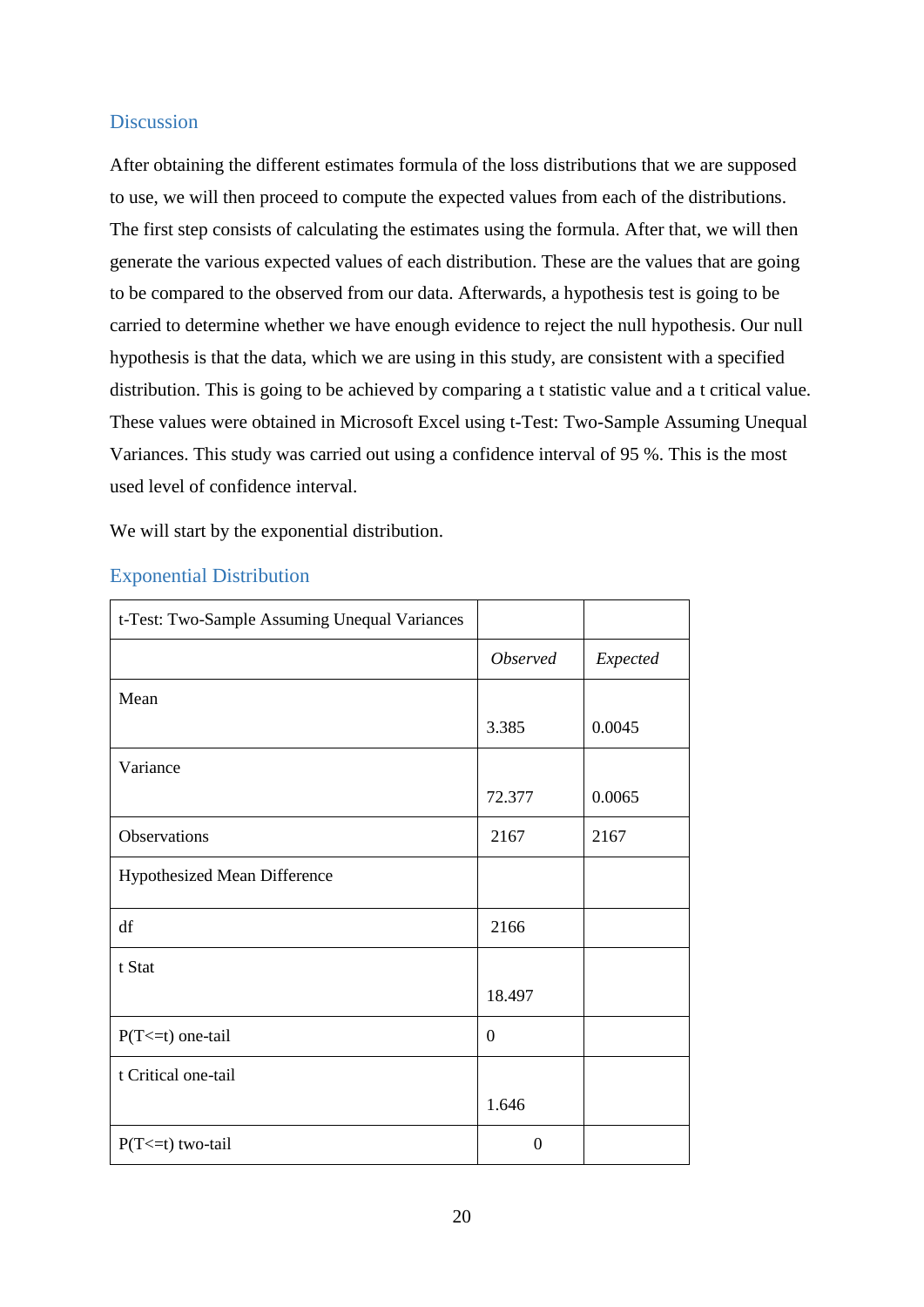| t Critical two-tail |       |  |
|---------------------|-------|--|
|                     | 1.961 |  |

The results for this distribution show that on average the mean of the observed is way greater than the mean of the expected. It is also apparent that there is a significant difference between the variances of the observed and the expected values. The results of the t statistics are hence not surprising. The t-stat is higher than the critical value and the p-value is not significant at 5%. We hence have enough evidence to reject the null hypothesis.



The graph shows that the movement of the observed and the expected values have significant differences. The values of the observed values exhibit much larger variations than the values of the expected values. Once again, this confirms the results from the t statistic that the data, which we are using in this study, are consistent with the exponential distribution.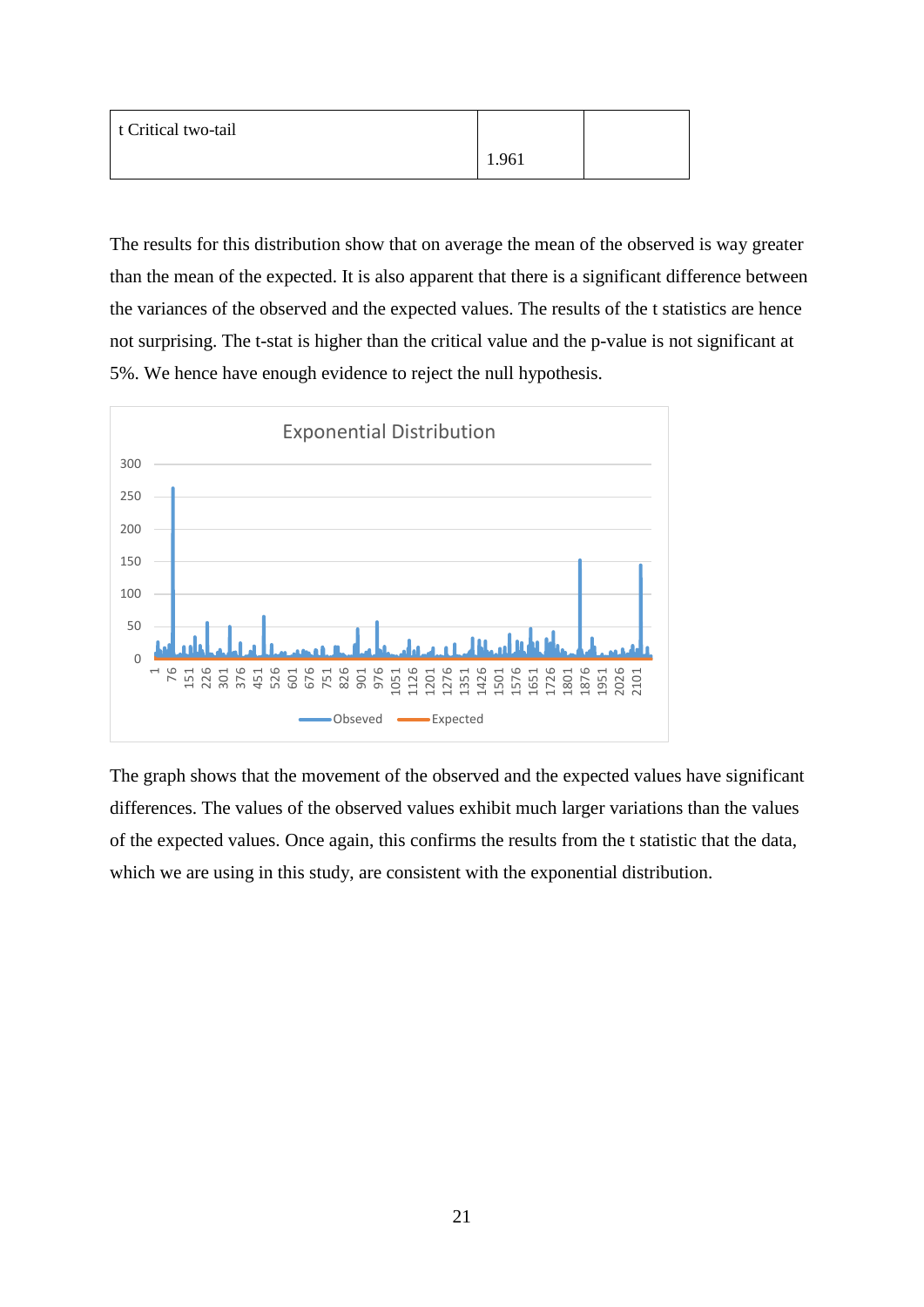## <span id="page-22-0"></span>Pareto Distribution

| t-Test: Two-Sample Assuming Unequal Variances |                        |             |
|-----------------------------------------------|------------------------|-------------|
|                                               | <i><b>Observed</b></i> | Expected    |
| Mean                                          | 3.385088304            | 0.000269545 |
| Variance                                      | 72.37674016            | 2.23985E-05 |
| <b>Observations</b>                           | 2167                   | 2167        |
| <b>Hypothesized Mean Difference</b>           | $\theta$               |             |
| Df (Degrees of freedom)                       | 2166                   |             |
| t Stat                                        | 18,52103696            |             |
| $P(T \le t)$ one-tail                         | 1.64949E-71            |             |
| t Critical one-tail                           | 1.645557424            |             |
| $P(T \le t)$ two-tail                         | 3.29898E-71            |             |
| t Critical two-tail                           | 1.961059818            |             |

Once again, the results for this distribution show that on average the mean of the observed is way greater than the mean of the observed. We can also see that there is a significant difference between the variances of the observed and the expected values; this way justifying the results of the t statistics. The t-stat is higher than the critical value and the p-value is not significant at 5%. We hence have enough evidence to reject the null hypothesis.

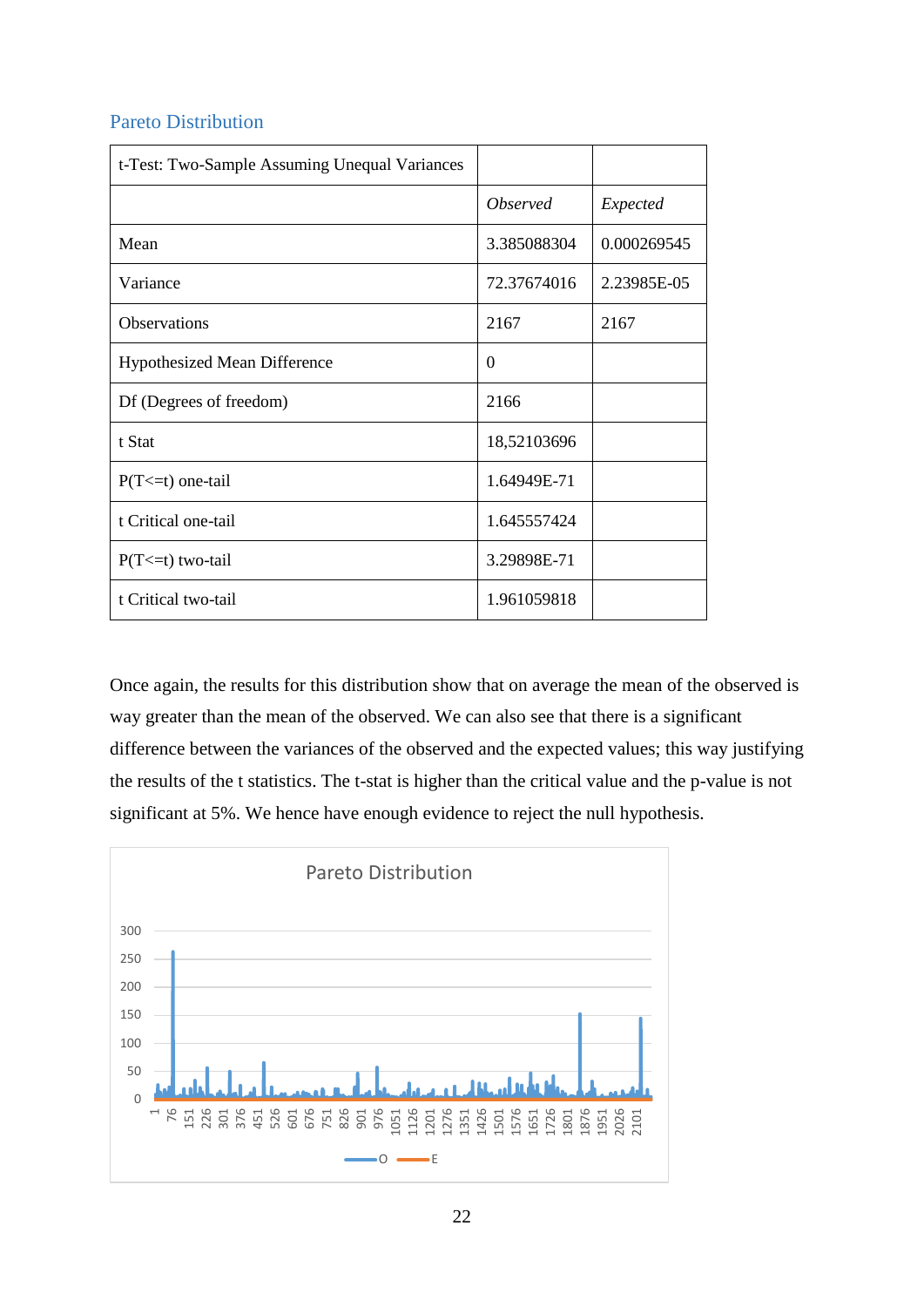For this distribution, just like the previous one, the graph shows that the movement of the observed and the expected values have significant differences. The values of the observed values exhibit much larger variations than the values of the expected values. Once again, this confirms the results from the t statistic that the data of this study are not consistent with the Pareto distribution.

| t-Test: Two-Sample Assuming Unequal Variances |                 |          |
|-----------------------------------------------|-----------------|----------|
|                                               | <b>Observed</b> | Expected |
| Mean                                          | 3.385088        | 3.91E-07 |
| Variance                                      | 72.37674        | 2.94E-14 |
| Observations                                  | 2167            | 2167     |
| <b>Hypothesized Mean Difference</b>           | $\Omega$        |          |
| df                                            | 2166            |          |
| t Stat                                        | 18.52251        |          |
| $P(T \le t)$ one-tail                         | 1.61E-71        |          |
| t Critical one-tail                           | 1.645557        |          |
| $P(T \le t)$ two-tail                         | 3.22E-71        |          |
| t Critical two-tail                           | 1.96106         |          |

### <span id="page-23-0"></span>Lognormal Distribution

The results obtained for this distribution have similarities with results from previous distributions. They show that on average the mean of the observed is way greater than the mean of the expected. It is also apparent that there is a significant difference between the variances of the observed and the expected values. The results of the t statistics are hence not surprising. The t-stat is higher than the critical value and the p-value is not significant at 5%. We hence have enough evidence to reject the null hypothesis.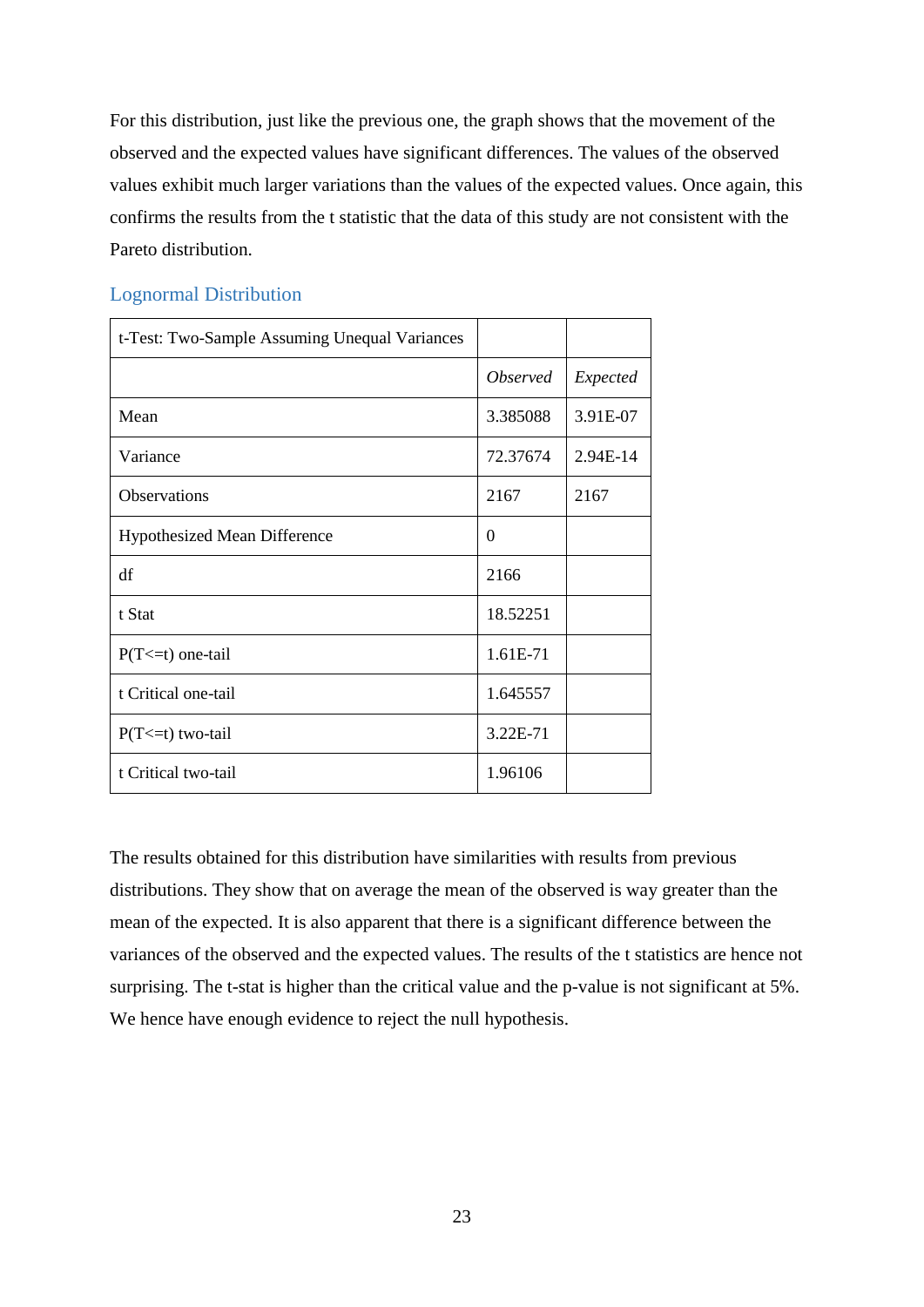

Once again, the graph shows that the movement of the observed and the expected values have significant differences. The values of the observed values exhibit much larger variations than the values of the expected values. We can then confirm that the results from the t statistic are not consistent with the lognormal distribution.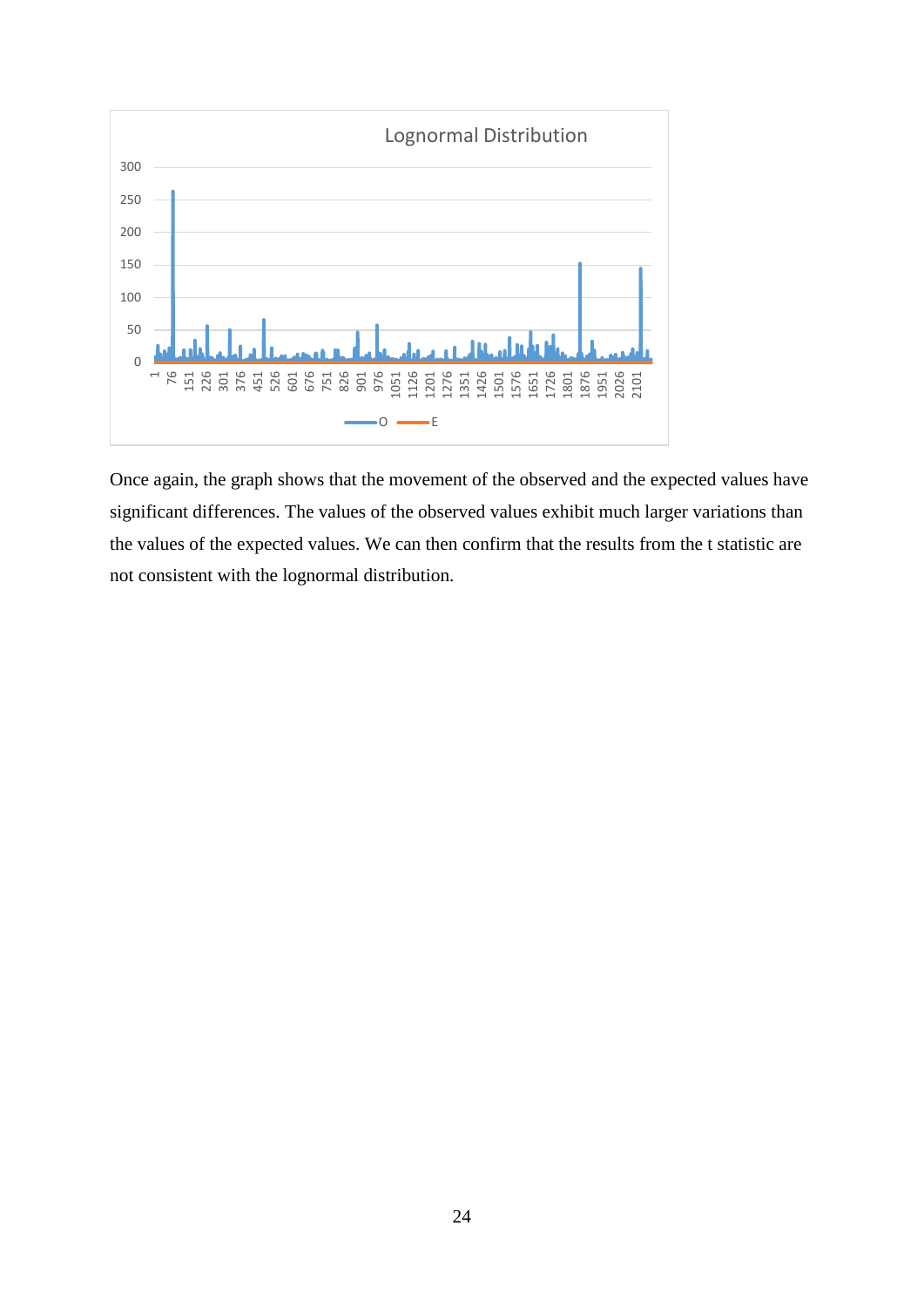## <span id="page-25-0"></span>CHAPTER 5: CONCLUSION

In this paper, the hypothesis was supposed to be tested using Kenya Insurance data. However, due to lack of it, we used other insurance data. This does not constitute a major issue as the goal of the study was to show clearly the various steps that are required in order to obtain the most suitable distribution for a set of data.

In the study, estimates from various distributions were generated and these were compared to the main data to determine which distribution suits most the data that was being used. The comparability was achieved by use carrying a hypothesis test. For all the distributions that were used in the study, the t-stat value was greater than the critical value. We will then choose the distribution with the lowest t-stat value; this is the *Exponential Distribution.* Henceforth, this is the distribution that is most suitable for the data that we had. Further studies could be carried out to determine the distributions that are most suitable for each class of insurance.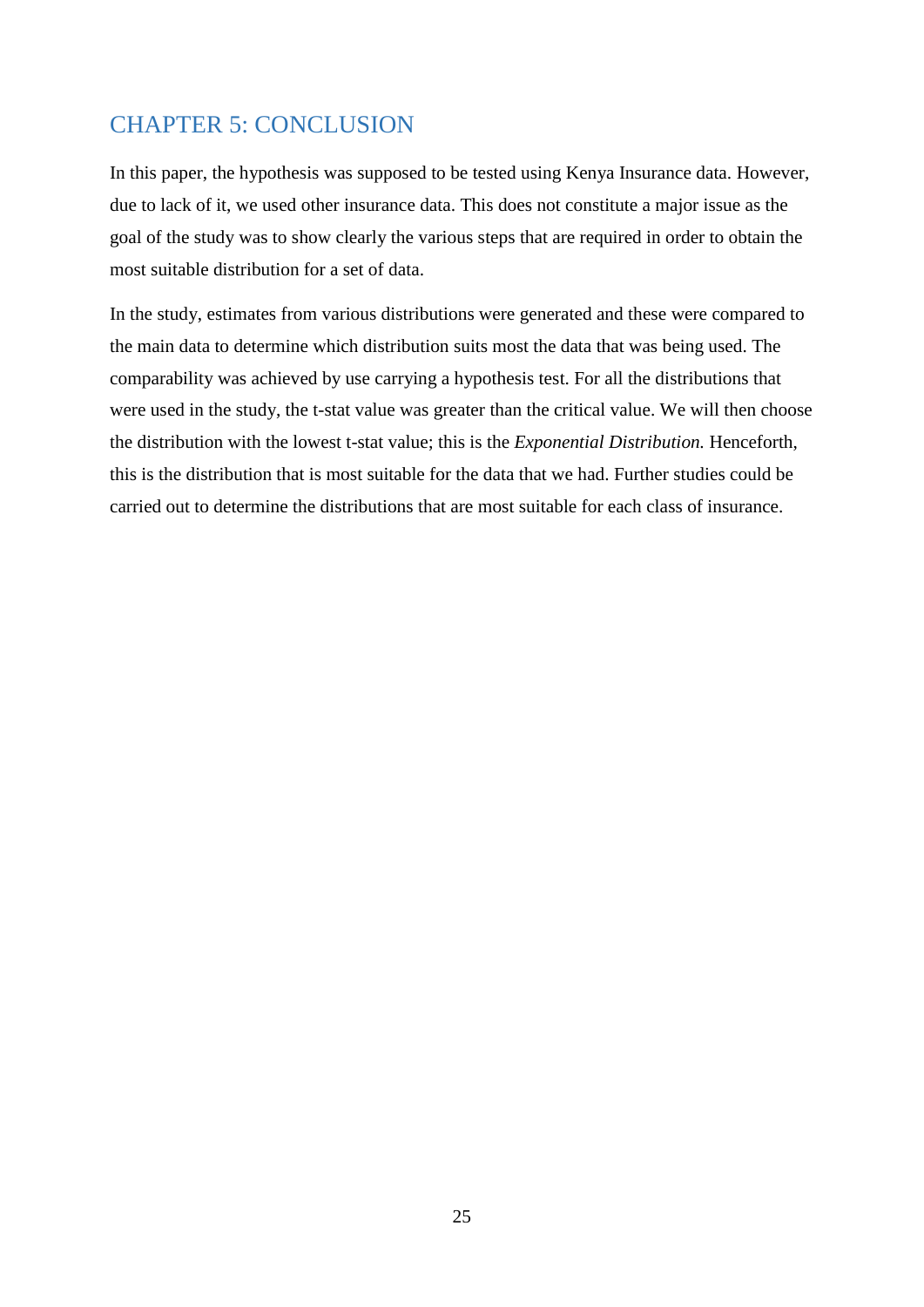## <span id="page-26-0"></span>REFERENCES

- 1. Wright T. (2005). *Challenge Round 3*. FIA, Deloitte, UK. COTOR, available at [www.casact.org/cotor/](http://www.casact.org/cotor/)
- 1. Achieng, O.M. (2010). *Actuarial modelling for insurance claim severity in motor comprehensive policy using industrial statistical distributions*. International Congress of Actuaries, Cape Town, 7–12 March 2010
- 2. Aljuaid, A. (2013). *Estimating the Parameters of an Exponentiated Inverted Weibull Distribution under Type-II Censoring*. Applied Mathematical Sciences, **7**, 35, 1721 – 1736
- 3. Baud, N., A. Frachot, & T. Roncalli (2002). *Internal data, external data and consortium data for operational risk measurement: How to pool data properly?.*  Working Paper, Crédit Lyonnais, Groupe de Recherche Opérationnelle.
- 4. Baud, N., A. Frachot, & T. Roncalli (2003). *How to avoid over-estimating capital charge for operational risk?*. Operational Risk – Risk's Newsletter.
- 5. Flaih A., H. Elsalloukh, E. Mendi & M. Milanova (2012). *The Exponentiated Inverted Weibull Distribution*. Applied Mathematics & Information Sciences, **6**, 2, 167 - 171.
- 6. Frachot, A., P. Georges & T. Roncalli (2001). *Loss Distribution Approach for operational risk*. Working Paper. Crédit Lyonnais, Groupe de Recherche Opérationnelle.
- 7. Frachot, A., Moudoulaud, O., & Roncalli, T. (2003). *Loss distribution approach in practice*. The Basel handbook: A guide for financial practitioners, 369-396.
- 8. Frees, E.W. (2013). *Regression modelling with actuarial and financial implications*. Cambridge University Press.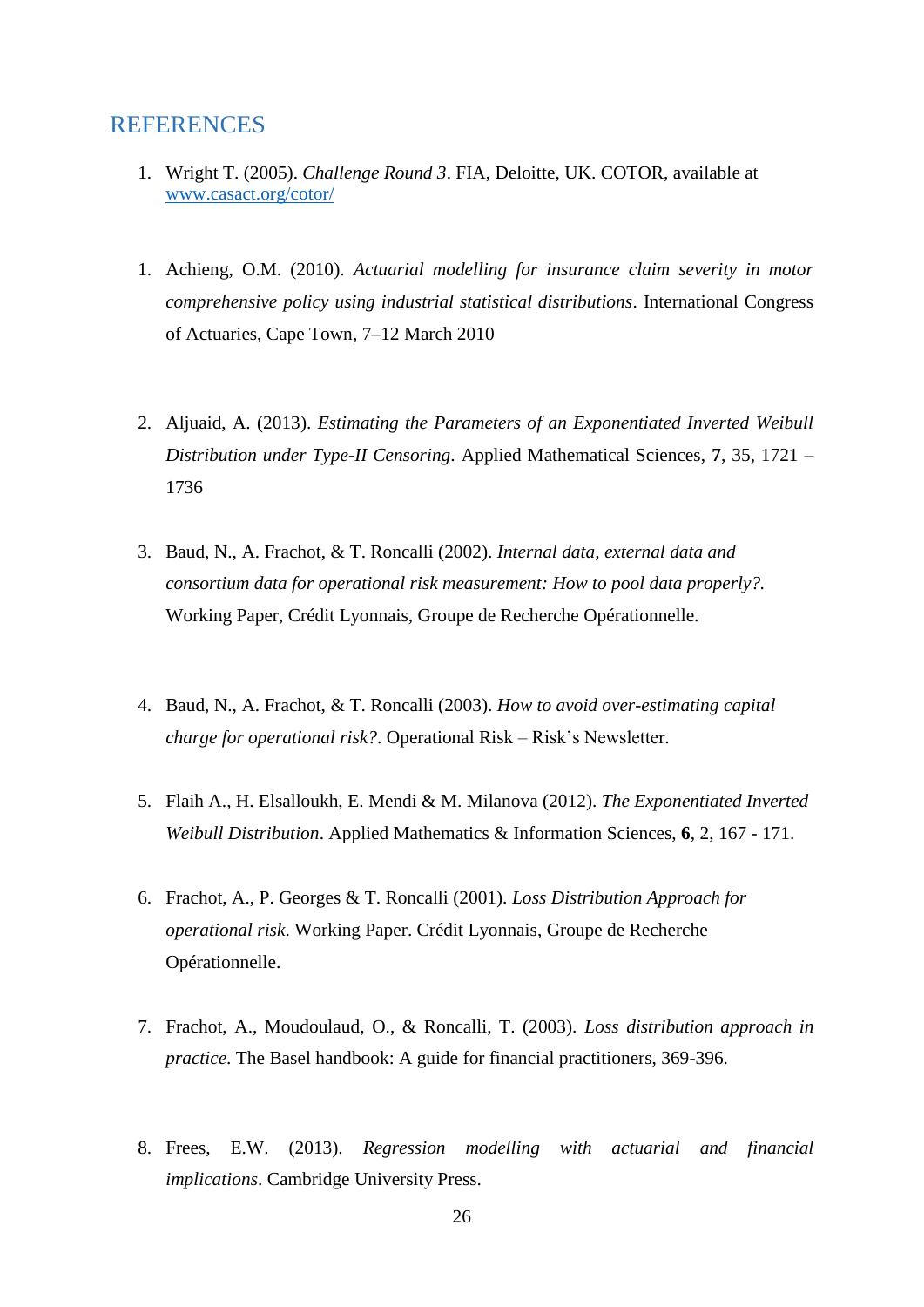- 9. De Fontnouvelle, P., V. DeJesus-Rueff, J. Jordan, & E. Rosengren (2003*). Using loss data to quantify operational risk*. Working Paper, Federal Reserve Bank of Boston, Department of Supervision and Regulation.
- 10. Harris, J. W. & Stocker, H. (1998). *Maximum Likelihood Method*. §21.10.4 in [Handbook of Mathematics and Computational Science.](http://www.amazon.com/exec/obidos/ASIN/0387947469/ref=nosim/ericstreasuretro) New York: Springer-Verlag, p. 824.
- 11. Hassan, A.S. (2013). *On the Optimal Design of Failure Step-Stress Partially Accelerated Life Tests for Exponentiated Inverted Weibull with Censoring*. Australian Journal of Basic and Applied Sciences, **7**, 1, 97 - 104.
- 12. Hassan, A.; Marwa, A.; Zaher, H. & Elsherpiny, E. (2010). *Comparison of Estimators for Exponentiated Inverted Weibull Distribution Based on Grouped Data*. Int. Journal of Engineering Research and Applications, 4, 4, 77 - 90.
- 13. Hoel, P. G. (1962). *Introduction to Mathematical Statistics, 3rd ed.* New York: Wiley, p. 57.
- 14. Jouravlev, I. (2009). *Loss Distribution Generation in Credit Portfolio Modelling*. MMF. Walden University, USA
- 15. Kiragu, S. M. (2014). Assessment of challenges facing insurance companies in building competitive advantage in Kenya: A survey of insurance firms. International Journal of Social Sciences and Entrepreneurship, 1 (11), 467-490.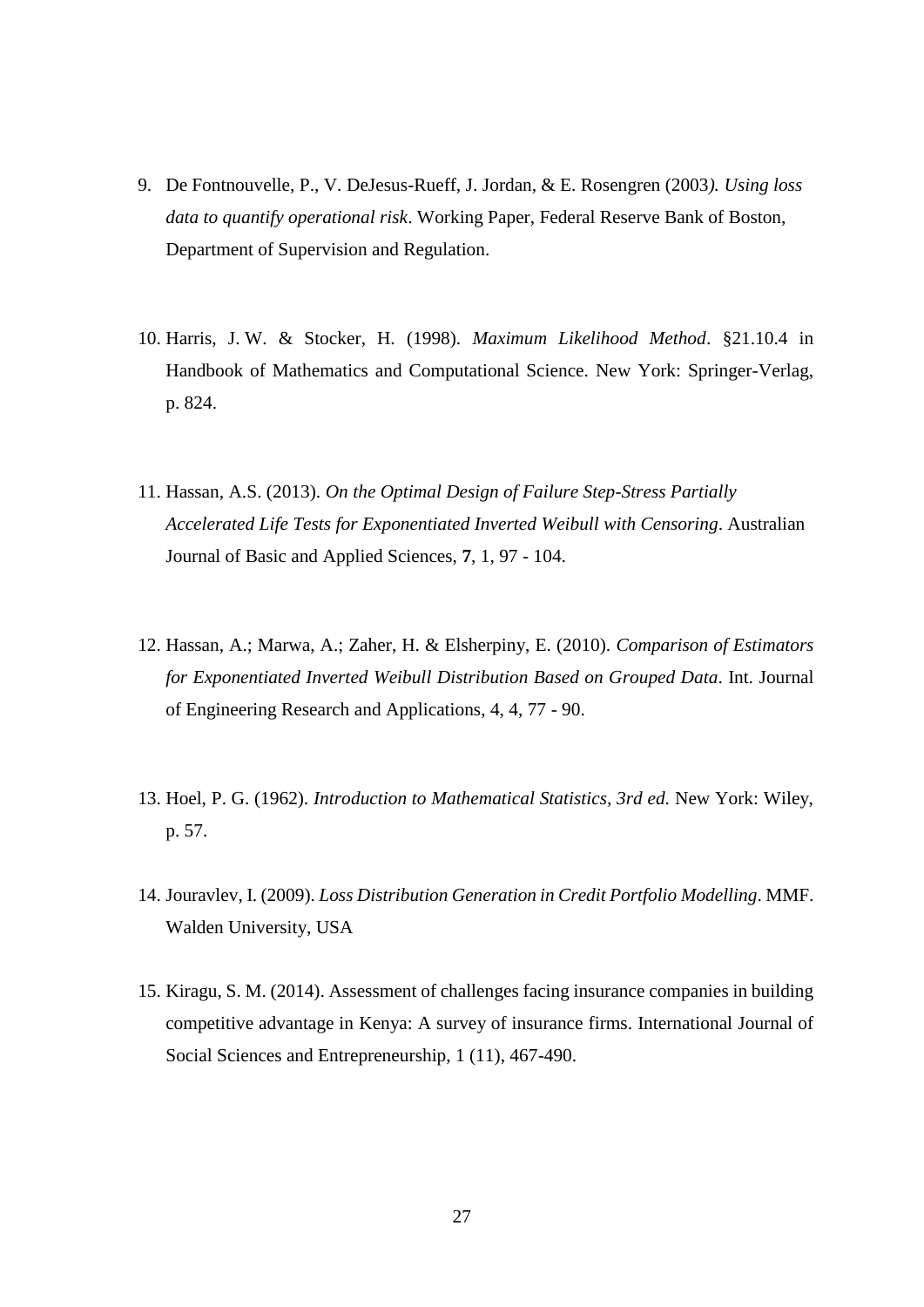- 16. Limpert, E., Stahel, W. A., & Abbt, M. (2001). *Log-normal distributions across the sciences: Keys and clues on the charms of statistics, and how mechanical models resembling gambling machines offer a link to a handy way to characterize log-normal distributions, which can provide deeper insight into variability and probability—normal or log-normal: That is the question*. BioScience, 51(5), 341-352.
- 17. Miller, I.; Miller, M (2013). *John E. Freund's Mathematical statistics with applications*..; [Freund, J. E.] 8th ed. Prentice Hall International.
- 18. Moses, V. & Kuloba, R. (2013). *2013 Kenya Insurance Industry Outlook*. Insurance Regulatory Authority. Retrieved May  $30<sup>th</sup>$ ,  $2016$  from [https://www.google.com/search?q=INSURANCE+REGULATORY+AUTHORITY%](https://www.google.com/search?q=INSURANCE+REGULATORY+AUTHORITY%2C+2013+KENYA+INSURANCE+INDUSTRY+OUTLOOK%2C+VICTOR+MOSE+AND+ROBERT+KULOBA+Policy+Research+and+Development+Division&ie=utf-8&oe=utf-8&client=firefox-b-ab) [2C+2013+KENYA+INSURANCE+INDUSTRY+OUTLOOK%2C+VICTOR+MOSE](https://www.google.com/search?q=INSURANCE+REGULATORY+AUTHORITY%2C+2013+KENYA+INSURANCE+INDUSTRY+OUTLOOK%2C+VICTOR+MOSE+AND+ROBERT+KULOBA+Policy+Research+and+Development+Division&ie=utf-8&oe=utf-8&client=firefox-b-ab) [+AND+ROBERT+KULOBA+Policy+Research+and+Development+Division&ie=utf-](https://www.google.com/search?q=INSURANCE+REGULATORY+AUTHORITY%2C+2013+KENYA+INSURANCE+INDUSTRY+OUTLOOK%2C+VICTOR+MOSE+AND+ROBERT+KULOBA+Policy+Research+and+Development+Division&ie=utf-8&oe=utf-8&client=firefox-b-ab)[8&oe=utf-8&client=firefox-b-ab](https://www.google.com/search?q=INSURANCE+REGULATORY+AUTHORITY%2C+2013+KENYA+INSURANCE+INDUSTRY+OUTLOOK%2C+VICTOR+MOSE+AND+ROBERT+KULOBA+Policy+Research+and+Development+Division&ie=utf-8&oe=utf-8&client=firefox-b-ab)
- 19. Press, W. H.; Flannery, B. P.; Teukolsky, S. A.; &Vetterling, W. T. (1992). *Least Squares as a Maximum Likelihood Estimator*. §15.1 in [Numerical Recipes in](http://www.amazon.com/exec/obidos/ASIN/052143064X/ref=nosim/ericstreasuretro)  [FORTRAN: The Art of Scientific Computing, 2nd ed.](http://www.amazon.com/exec/obidos/ASIN/052143064X/ref=nosim/ericstreasuretro) Cambridge, England: Cambridge University Press, pp. 651-655.
- 20. Shao, Q. (2004a*). Notes on maximum likelihood estimation for the three-parameter Burr XII distribution*. Computational Statistics and Data Analysis, 45, 675–687. http://dx.doi.org/10.1016/[S0167-9473\(02\)00367-5](http://dx.doi.org/10.1016/S0167-9473(02)00367-5)
- 21. Shao, Q., Wong, H., & Xia, J. (2004b). *Models for extremes using the extended three parameter Burr XII system with application to flood frequency analysis*. Hydrological Sciences (Journal des Sciences Hydrologiques), 49, 685–702. http://dx.doi.org/10.1623/[hysj.49.4.685.54425](http://dx.doi.org/10.1623/hysj.49.4.685.54425)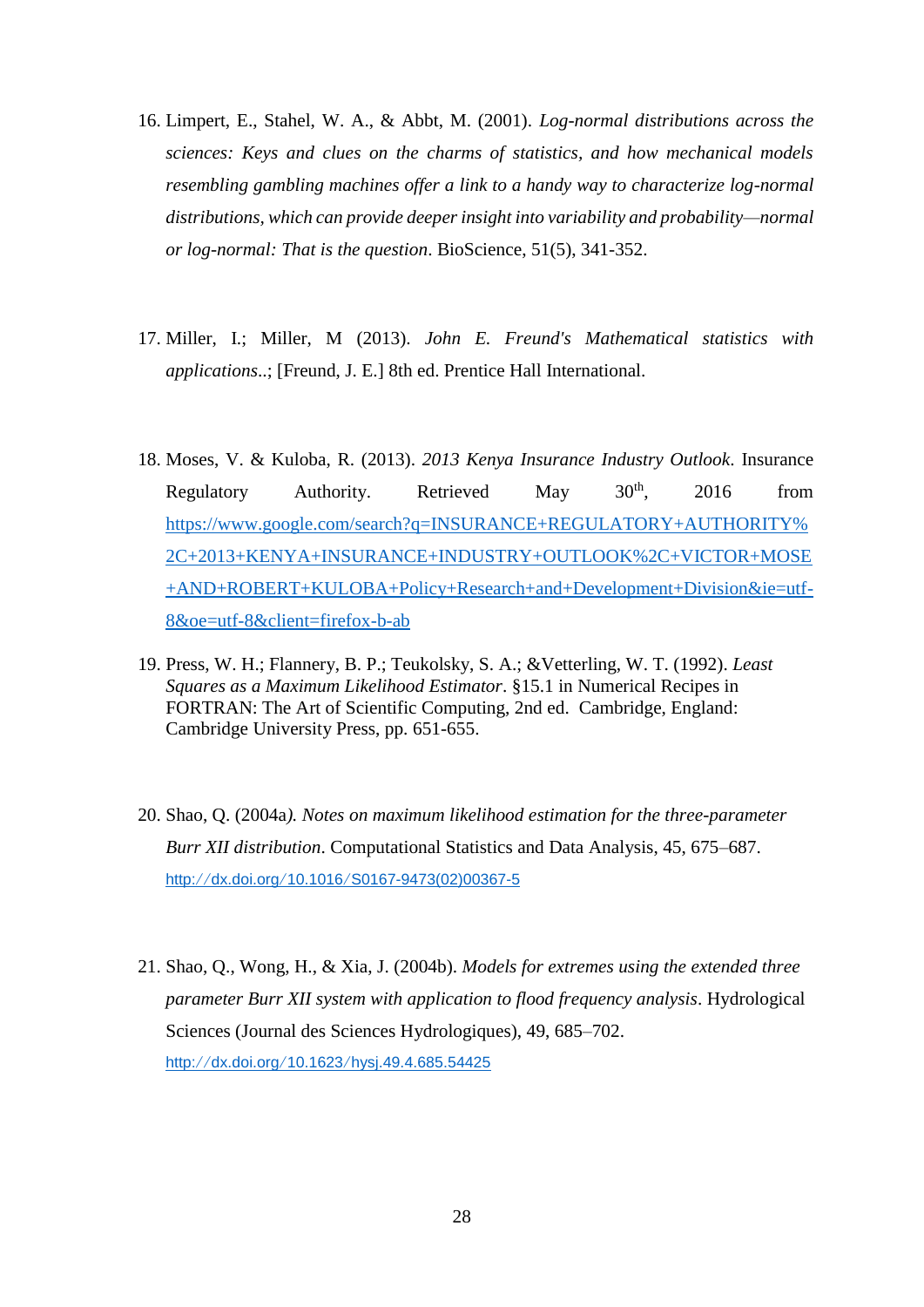- 22. Soliman, A. A. (2005). *Estimation of Parameters of Life from Progressively Censored Data using Burr-XII Model*. IEEE Transactions on Reliability, 54, 34–42. http://dx.doi.org/10.1109/[TR.2004.842528](http://dx.doi.org/10.1109/TR.2004.842528)
- 23. Wright T. (2005). *Challenge Round 3*. FIA, Deloitte, UK. COTOR, available at [www.casact.org/cotor/](http://www.casact.org/cotor/)
- 24. Wu, S. J., Chen, Y. J., & Chang, C. T. (2007). *Statistical inference based on progressively censored samples with random removals from the Burr type XII distribution*. Journal of Statistical Computation and Simulation, 77, 19–27. http://dx.doi.org/10.1080/[10629360600569204](http://dx.doi.org/10.1080/10629360600569204)
- 2. Flaih A., H. Elsalloukh, E. Mendi & M. Milanova (2012). *The Exponentiated Inverted Weibull Distribution*. Applied Mathematics & Information Sciences, **6**, 2, 167 - 171.
- 3. Aljuaid, A. (2013). *Estimating the Parameters of an Exponentiated Inverted Weibull Distribution under Type-II Censoring*. Applied Mathematical Sciences, **7**, 35, 1721 – 1736.
- 4. Hassan, A.; Marwa, A.; Zaher, H. & Elsherpiny, E. (2010). *Comparison of Estimators for Exponentiated Inverted Weibull Distribution Based on Grouped Data*. Int. Journal of Engineering Research and Applications, 4, 4, 77 - 90.
- 5. Hassan, A.S. (2013). *On the Optimal Design of Failure Step-Stress Partially Accelerated Life Tests for Exponentiated Inverted Weibull with Censoring*. Australian Journal of Basic and Applied Sciences, **7**, 1, 97 - 104.
- 6. Baud, N., A. Frachot, & T. Roncalli (2002). *Internal data, external data and consortium data for operational risk measurement: How to pool data properly?.* Working Paper, Crédit Lyonnais, Groupe de Recherche Opérationnelle.
- 7. De Fontnouvelle, P., V. DeJesus-Rueff, J. Jordan, & E. Rosengren (2003*). Using loss data to quantify operational risk*. Working Paper, Federal Reserve Bank of Boston, Department of Supervision and Regulation.
- 8. Baud, N., A. Frachot, & T. Roncalli (2002). *Internal data, external data and consortium data for operational risk measurement: How to pool data properly?*, Working Paper, Crédit Lyonnais, Groupe de Recherche Opérationnelle.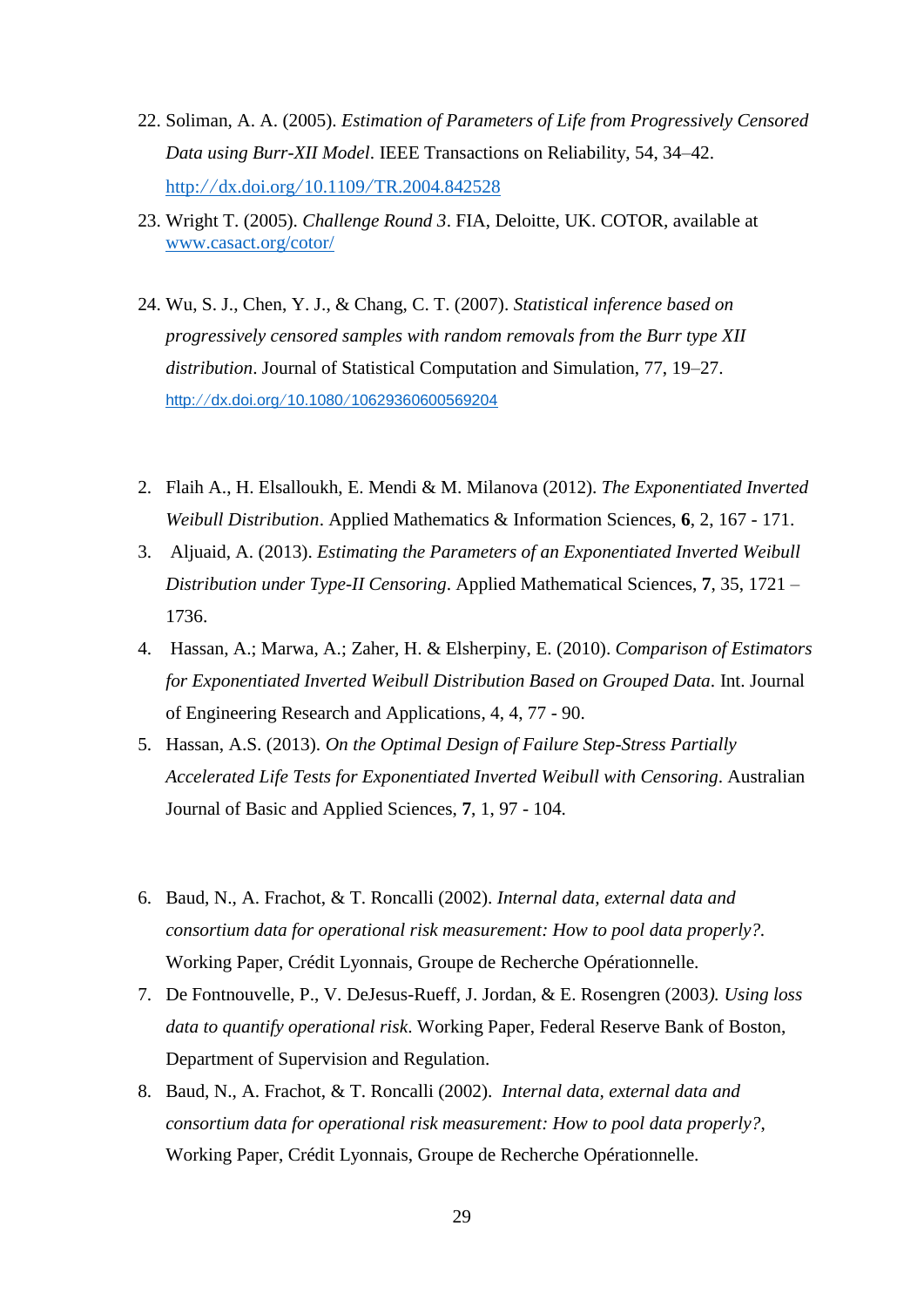- 9. Frachot, A., P. Georges & T. Roncalli (2001). *Loss Distribution Approach for operational risk*. Working Paper. Crédit Lyonnais, Groupe de Recherche Opérationnelle.
- 10. Baud, N., A. Frachot, & T. Roncalli (2003). *How to avoid over-estimating capital charge for operational risk?*. Operational Risk – Risk's Newsletter.
- 11. I. Jouravlev (2009). *Loss Distribution Generation in Credit Portfolio Modelling*. MMF. Walden University, USA
- 12. V. Moses & R. Kuloba (2013). *2013 Kenya Insurance Industry Outlook*. Insurance Regulatory Authority. Retrieved May 30<sup>th</sup>, 2016 from [https://www.google.com/search?q=INSURANCE+REGULATORY+AUTHORITY%](https://www.google.com/search?q=INSURANCE+REGULATORY+AUTHORITY%2C+2013+KENYA+INSURANCE+INDUSTRY+OUTLOOK%2C+VICTOR+MOSE+AND+ROBERT+KULOBA+Policy+Research+and+Development+Division&ie=utf-8&oe=utf-8&client=firefox-b-ab) [2C+2013+KENYA+INSURANCE+INDUSTRY+OUTLOOK%2C+VICTOR+MOSE](https://www.google.com/search?q=INSURANCE+REGULATORY+AUTHORITY%2C+2013+KENYA+INSURANCE+INDUSTRY+OUTLOOK%2C+VICTOR+MOSE+AND+ROBERT+KULOBA+Policy+Research+and+Development+Division&ie=utf-8&oe=utf-8&client=firefox-b-ab) [+AND+ROBERT+KULOBA+Policy+Research+and+Development+Division&ie=utf-](https://www.google.com/search?q=INSURANCE+REGULATORY+AUTHORITY%2C+2013+KENYA+INSURANCE+INDUSTRY+OUTLOOK%2C+VICTOR+MOSE+AND+ROBERT+KULOBA+Policy+Research+and+Development+Division&ie=utf-8&oe=utf-8&client=firefox-b-ab)[8&oe=utf-8&client=firefox-b-ab](https://www.google.com/search?q=INSURANCE+REGULATORY+AUTHORITY%2C+2013+KENYA+INSURANCE+INDUSTRY+OUTLOOK%2C+VICTOR+MOSE+AND+ROBERT+KULOBA+Policy+Research+and+Development+Division&ie=utf-8&oe=utf-8&client=firefox-b-ab)
- 13. Limpert, E., Stahel, W. A., & Abbt, M. (2001). *Log-normal distributions across the sciences: Keys and clues on the charms of statistics, and how mechanical models resembling gambling machines offer a link to a handy way to characterize log-normal distributions, which can provide deeper insight into variability and probability—normal or log-normal: That is the question*. BioScience, 51(5), 341-352.
- 14. Kiragu, S. M. (2014). Assessment of challenges facing insurance companies in building competitive advantage in Kenya: A survey of insurance firms. International Journal of Social Sciences and Entrepreneurship, 1 (11), 467-490.
- 15. Frachot, A., Moudoulaud, O., & Roncalli, T. (2003). *Loss distribution approach in practice*. The Basel handbook: A guide for financial practitioners, 369-396.
- 16. Harris, J. W. & Stocker, H. (1998). *Maximum Likelihood Method*. §21.10.4 in [Handbook of Mathematics and Computational Science.](http://www.amazon.com/exec/obidos/ASIN/0387947469/ref=nosim/ericstreasuretro) New York: Springer-Verlag, p. 824.